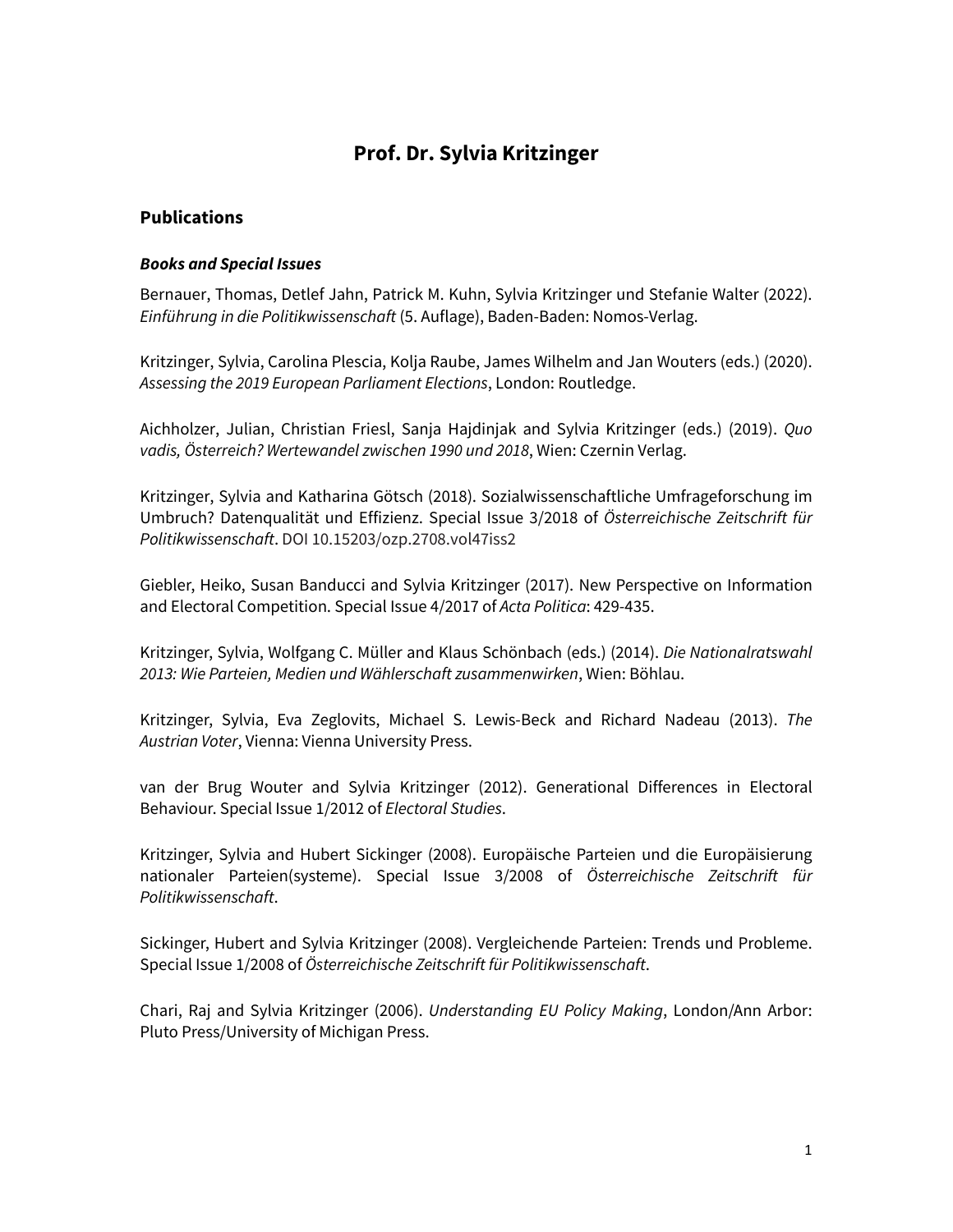#### *Refereed Journal Articles*

Stamm, Tanja A., Julia Partheymüller, Erika Mosor, Valentin Ritschl, Sylvia Kritzinger and Jakob-Moritz Eberl (2022). Coronavirus vaccine hesitancy among unvaccinated Austrians: Assessing underlying motivations and the effectiveness of interventions based on a crosssectional survey with two embedded conjoint experiments. *The Lancet Regional Health – Europe* (DOI[: https://doi.org/10.1016/j.lanepe.2022.100389.](https://doi.org/10.1016/j.lanepe.2022.100389)

Partheymüller, Julia, Sylvia Kritzinger and Carolina Plescia (2022). Misinformedness About the European Union and the Preference to Vote to Leave or Remain. *Journal of Common Market Studies* (DOI[: https://doi.org/10.1111/jcms.13316\)](https://doi.org/10.1111/jcms.13316).

Plescia, Carolina and Sylvia Kritzinger (2022). When Marriage Gets Hard: Intra-Coalition Conflict and Electoral Accountability. *Comparative Political Studies*, 55(1): 32-59 (DOI: [https://doi.org/10.1177/00104140211024307\)](https://doi.org/10.1080/01402382.2021.1925017) (published online 2021).

Plescia, Carolina, Sylvia Kritzinger and Shane Singh (2021). Who would vote NOTA? Explaining a 'None of the Above' choice in eight countries. *European Journal of Political Research* (DOI: [https://doi.org/10.1111/1475-6765.12497\)](https://doi.org/10.1111/1475-6765.12497).

Plescia, Carolina, Sylvia Kritzinger and Jae-Jae Spoon (2021). Who's to Blame? How Performance Evaluation and Partisanship Influence Responsibility Attribution in Grand Coalition Governments. *European Journal of Political Research* (DOI: [https://doi.org/10.1111/1475-6765.12478\)](https://doi.org/10.1111/1475-6765.12478).

Plescia, Carolina, Sylvia Kritzinger and Jakob-Moritz Eberl (2021). 'The Enemy Within': Campaign Attention and Motivated Reasoning in Voter Perceptions of Intra-Party Conflict. *Party Politics*, 27(5): 917-927 (DOI: [https://doi.org/10.1177/1354068820906407\)](https://doi.org/10.1177/1354068820906407) (published online 2020).

Kritzinger, Sylvia, Martial Foucault, Romain Lachat, Julia Partheymüller, Carolina Plescia and Sylvain Brouard (2021). Rally 'Round the Flag: The COVID-19 Crisis and Trust in the National Government. *West European Politics*, 44(5-6): 1205-1231 (DOI: [https://doi.org/10.1080/01402382.2021.1925017\)](https://doi.org/10.1080/01402382.2021.1925017).

Aichholzer, Julian, Sylvia Kritzinger and Carolina Plescia (2021). National identity profiles and support for the European Union. *European Union Politics*, 22(2): 293-315 (DOI [https://doi.org/10.1177/1465116520980068\)](https://doi.org/10.1177%2F1465116520980068).

Kittel, Bernhard, Sylvia Kritzinger, Hajo Boomgaarden, Barbara Prainsack, Jakob-Moritz Eberl, Fabian Kalleitner, Noëlle S. Lebernegg, Julia Partheymüller, Carolina Plescia, David W. Schiestl and Lukas Schlogl (2021). The Austrian Corona Panel Project: Monitoring Individual and Societal Dynamics amidst the COVID-19 Crisis. *European Political Science*, 20(2): 318-344 (DOI: [https://doi.org/10.1057/s41304-020-00294-7\)](https://doi.org/10.1057/s41304-020-00294-7) (published online 2020).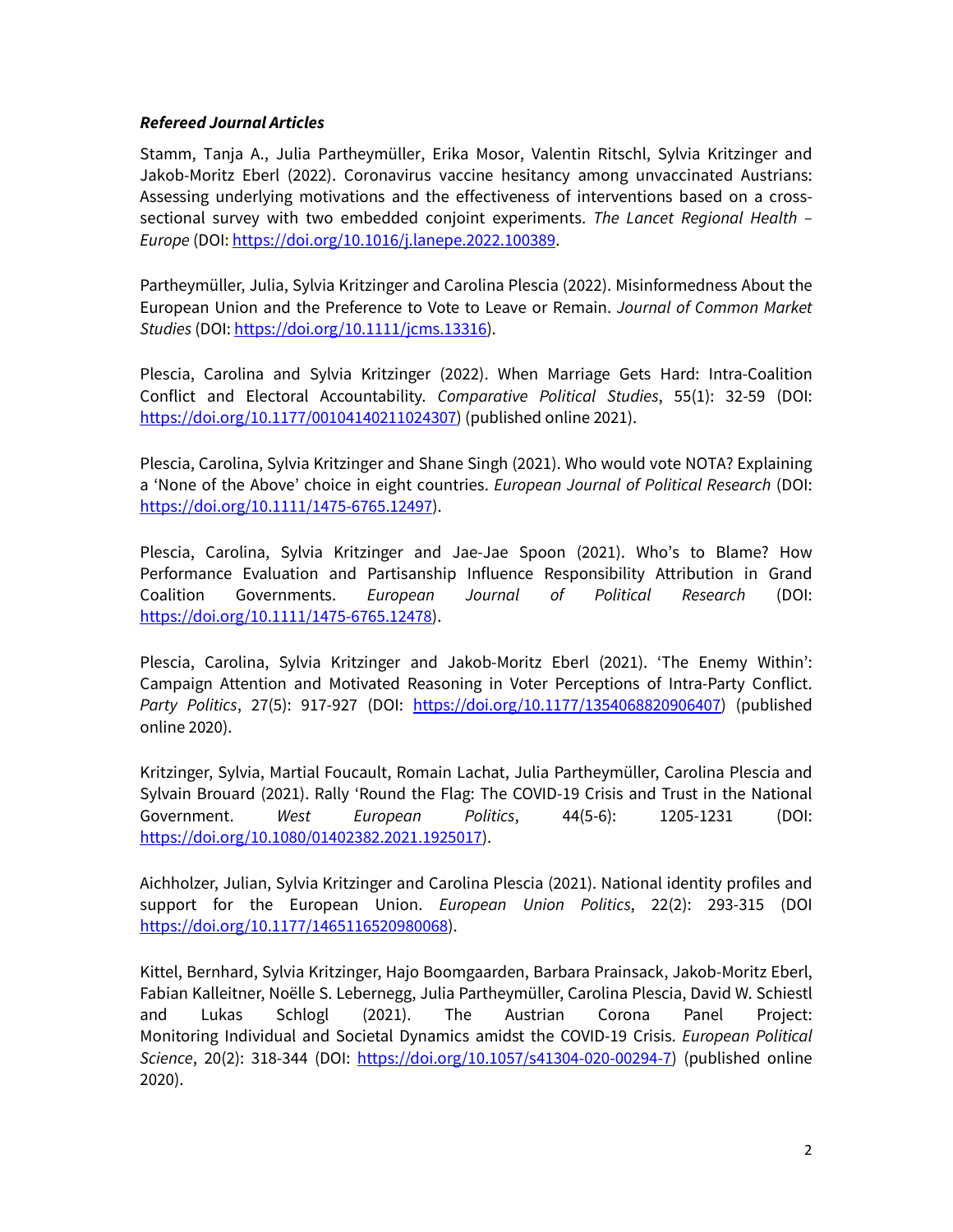Plescia, Carolina, Sylvia Kritzinger and Patricia Oberluggauer (2020). Parties' issue strategies on the drawing board: the 2017 Austrian Election. *West European Politics*, 43(3): 639-664 (DOI: 10.1080/01402382.2019.1655965).

Plescia, Carolina, Sylvia Kritzinger and Lorenzo De Sio (2019). Filling the Void? Political Responsiveness of Populist Parties. *Representation – Journal of Representative Democracy*, 55(4): 513-533 (DOI: 10.1080/00344893.2019.1635197).

Adam, Silke, Beatrice Eugster, Eva Antl-Wittenberg, Rachid Azrout, Judith Möller, Claes de Vreese, Michaela Maier and Sylvia Kritzinger (2019). News media's position-taking regarding the European Union: The synchronization of mass media's reporting and commentating in the 2014 European Parliament elections, *Journal of European Public Policy*, 26(1): 44-62 (DOI: 10.1080/13501763.2017.1375546) (published online 2017).

Kritzinger, Sylvia (2018). National Election Studies: Valuable Data Machineries and Challenges. *Swiss Political Science Review*, 24(4): 565-574 (DOI: 10.1111/spsr.12334).

Plescia, Carolina and Sylvia Kritzinger (2018). Credit or Debit? The Effect of Issue Ownership on Retrospective Economic Voting, *Acta Politica*, 53(2): 248-268 (DOI: 10.1057/s41269-017-0054-0) (published online 2017).

Johann, David, Katharina Kleinen-von Königslöw, Sylvia Kritzinger and Kathrin Thomas (2018). Intra-Campaign Changes in Voting Preferences: The Impact of Media and Party Communication, *Political Communication*, 35(2): 261-286 (DOI: 10.1080/10584609.2017.1339222) (published online 2017).

Maier, Jürgen, Thorsten Faas, Berthold Rittberger, Jessica Fortin-Rittberger, Kalliope Agapiou-Iosifides, Susan Banducci, Paolo Bellucci, Magnus Blomgren, Inta Brikse, Giorgos Charalambous, Karol Chwedczuk-Szulc, Marina Costa Lobo, Mikołaj Cześnik, Anastasia Deligiaouri, Tomaž Deželan, Wouter de Nooy, Aldo Di Virgilio, Florin Fesnic, Danica Fink-Hafner, Marijana Grbesa, Carmen Greab, Andrija Henjak, David Nicolas Hopmann, David Johann, Gábor Jelenfi, Jurate Kavaliauskaite , Zoltan Kmetty, Sylvia Kritzinger, Pedro Magalhaes, Vincent Meyer, Katia Mihailova, Mihail Mirchev, Ville Pitkänen, Aine Ramonaite, Theresa Reidy, Marek Rybar, Carmen Sammut, José Santana Pereira, Paolo Segatti, Guna Spurava, Lia-Paschalla Spyridou, Adriana Stefanel, Václav Štětka, Aleksander Surdej, Róbert Tardos, Dimitris Trimithiotis, Christiano Vezzoni, Aneta Vilagi and Gergo Zavecz (2018). This time it's different? Effects of the Eurovision Debate on young citizens' and its consequence for EU democracy – evidence from a quasi-experiment in 24 countries, *Journal of European Public Policy*, 25(4): 606-629 (DOI: 10.1080/13501763.2016.1268643) (published online 2017).

Banducci, Susan, Heiko Giebler and Sylvia Kritzinger (2017). Knowing More from Less: How the Information Environment Increases Knowledge of Party Positions, *British Journal of Political Science*, 47(3): 571-588 (DOI: 10.1017/S0007123415000204) (published online 2015).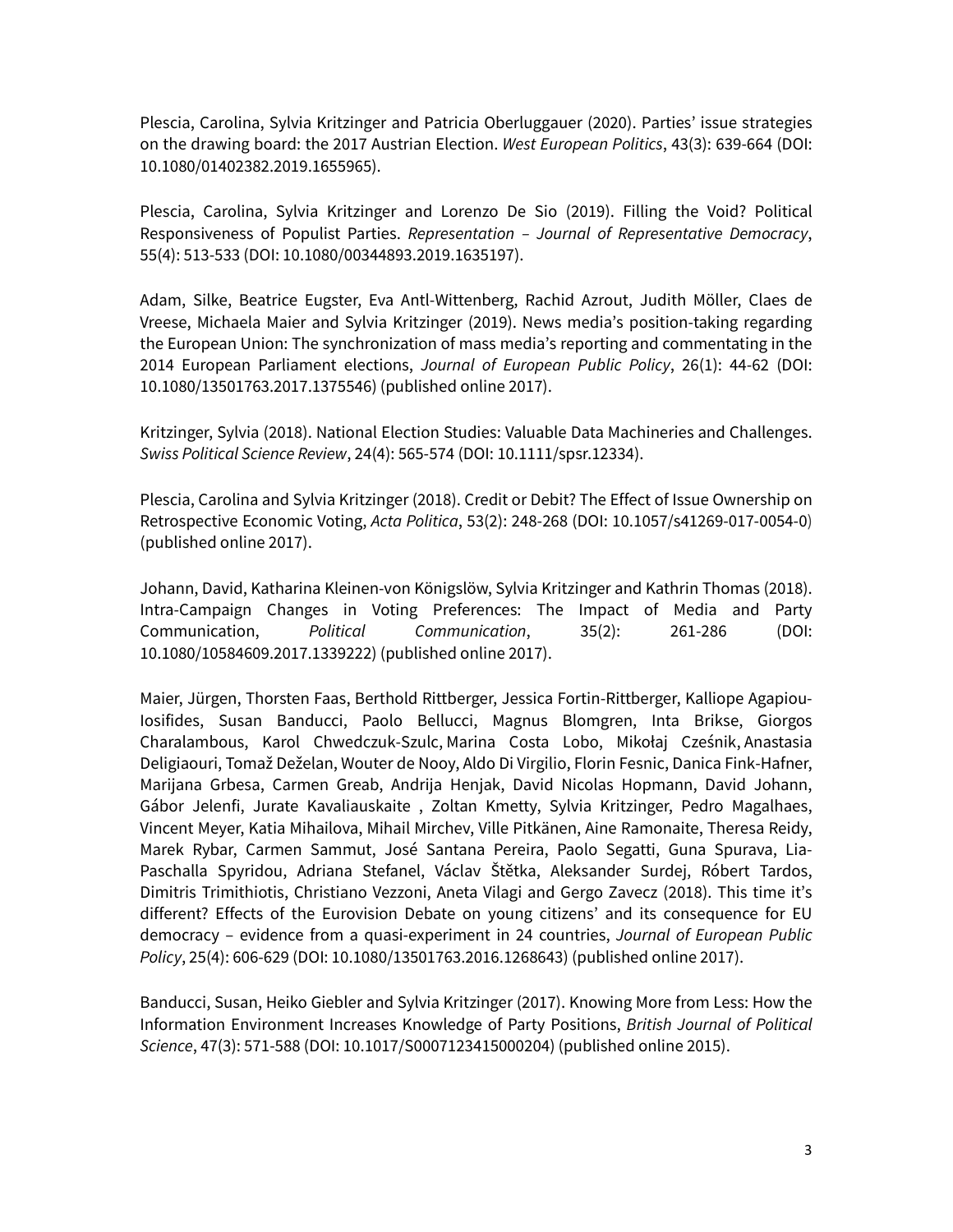Plescia, Carolina and Sylvia Kritzinger (2017). Retrospective voting and party support at elections: credit and blame for government and opposition, *Journal of Elections, Public Opinion and Parties*, 27(2): 156-171 (DOI: 10.1080/17457289.2016.1243543).

Giebler, Heiko, Sylvia Kritzinger, Georgios Xezonakis and Susan Banducci (2017). Priming Europe: Media Effects on Loyalty, Voice and Exit in European Parliament Elections, *Acta Politica*, 52(1): 110-132 (DOI: 10.1057/s41269-016-0025-x).

Thomas, Kathrin, David Johann, Sylvia Kritzinger, Carolina Plescia and Eva Zeglovits (2017). Estimating Sensitive Behavior: The ICT and High Incidence Electoral Behavior, *International Journal of Public Opinion Research* 29(1): 157-171 (DOI: 10.1093/ijpor/edw002).

Johann, David, Marcelo Jenny and Sylvia Kritzinger (2016). Mehr Wettbewerb bei Österreichs Wahlen? Die neue Partei NEOS und ihre engsten Konkurrenten, *Zeitschrift für Parlamentsfragen* 47(4): 814-830.

Boomgaarden, Hajo G., David Johann and Sylvia Kritzinger (2016). Voting at National versus European Elections: An individual level test of the second order paradigm for the 2014 European Parliament Elections, *Politics and Governance* 4(1): 130-144 (DOI: 10.17645/pag.v4i1.472).

Kritzinger, Sylvia and Karin Liebhart (2014). Austria and its Experience with European Parliament Elections: Evidence since 1996, *Politics in Central Europe* 10(1): 75-95.

Zeglovits, Eva and Sylvia Kritzinger (2014). New Attempts to Reduce Overreporting of Voter Turnout and Their Effects, *International Journal of Public Opinion Research* 26(2): 224-234 (DOI: 10.1093/ijpor/edt010).

Aichholzer, Julian, Sylvia Kritzinger, Markus Wagner and Eva Zeglovits (2014). How has radical right support transformed established political conflicts? The case of Austria, *West European Politics* 37(1): 113-137 (DOI: 10.1080/01402382.2013.814956).

Dolezal, Martin, Nikolaus Eder, Sylvia Kritzinger and Eva Zeglovits (2013). The structure of issues attitudes revisited. A dimensional analysis of Austrian voters and party elites, *Journal of Elections, Public Opinion and Parties* 23(4): 423-443 (DOI: 10.1080/17457289.2013.803195).

Wagner, Markus, David Johann and Sylvia Kritzinger (2012). Voting at 16: Turnout and the Quality of Vote Choice, *Electoral Studies* 31(2): 372-383.

van der Brug Wouter and Sylvia Kritzinger (2012). Generational Differences in Electoral Behaviour, *Electoral Studies* 31(2): 245-249.

Wagner, Markus and Sylvia Kritzinger (2012). Ideological Dimensions and vote choice: age group differences in Austria, *Electoral Studies* 31(2): 285-296.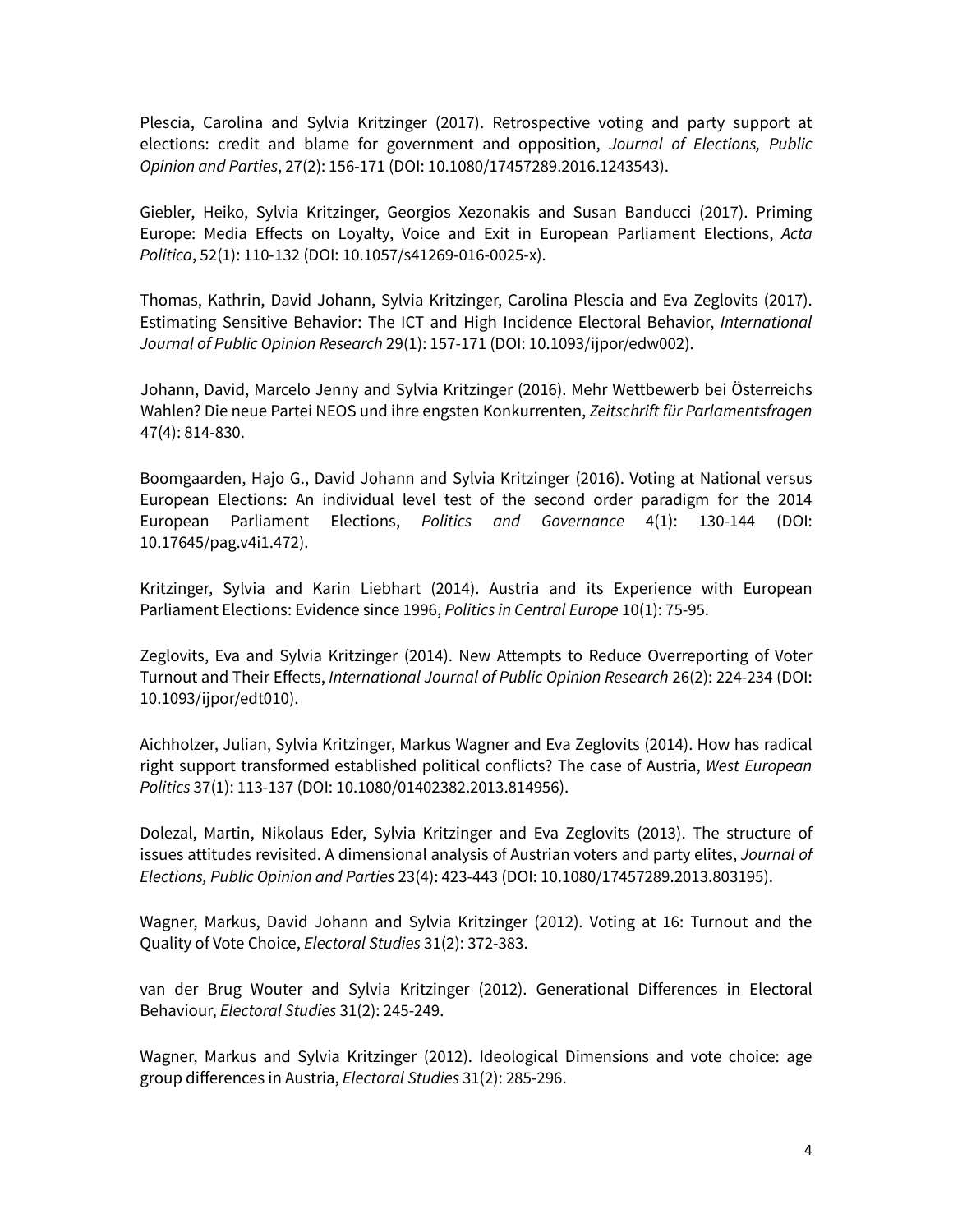Lefkofridi, Zoe and Sylvia Kritzinger (2008). Battles fought in the EP arena: Developments in National Parties' Euro-manifestos, *Österreichische Zeitschrift für Politikwissenschaft* 37(3): 273- 296.

Kritzinger, Sylvia and Hubert Sickinger (2008). Europäische Parteien und die Europäisierung nationaler Parteien(systeme): eine Einführung in das Heft, *Österreichische Zeitschrift für Politikwissenschaft* 37(3): 247-252.

Cavatorta, Francesco, Raj Chari, Sylvia Kritzinger and Arantza Gomez Arana (2008). EU External policy-making and the case of Morocco: 'Realistically' Dealing with Authoritarianism?' *European Foreign Affairs Review* 13(3): 357-376.

Kritzinger, Sylvia and Helga Pülzl (2008). Governance Modes and Interests: Higher Education and Innovation Policy in Austria, *Journal of Public Policy* 28(3): 289-307.

Sickinger, Hubert and Sylvia Kritzinger (2008). Trends und Probleme der komparativen Parteienforschung: eine Einleitung, *Österreichische Zeitschrift für Politikwissenschaft* 37(1): 5- 10.

Lutz, Wolfgang, Sylvia Kritzinger and Vegard Skirbekk (2006). The Demography of Growing European Identity. *Science* 314: 425.

Kritzinger, Sylvia, Barbara Prainsack and Helga Pülzl (2006). System oder Netzwerk? Veränderungen forschungspolitischer Strategien in Österreich, *Österreichische Zeitschrift für Politikwissenschaft* 35(1): 75-92.

Kritzinger, Sylvia and Irina Michalowitz (2005). Party Position Changes through EU membership? The (Non-)Europeanisation of Austrian, Finnish and Swedish Political Parties, *Politique Européenne* 16(2): 21-53.

Kritzinger, Sylvia (2005). European Identity Building from the Perspective of Efficiency. *Comparative European Politics* 3(1): 50-75.

Kritzinger, Sylvia, Francesco Cavatorta and Raj Chari (2004). Continuities and Changes in Attitudes Towards Europe within the Italian Political Parties: an Examination of Parties' manifestos. *Journal of European Public Policy* 11(6): 954-974.

Chari, Raj, Suvi Iltanen and Sylvia Kritzinger (2004). Examining and Explaining the Northern League's 'U-Turn' From Europe. *Government and Opposition* 39(3): 423-450.

Kritzinger, Sylvia (2003). Public opinion in the Iraq crisis: Explaining developments in Italy, the UK, France and Germany. *European Political Science* 3(1): 30-35.

Kritzinger, Sylvia (2003). The Role of the Nation State on Individual Support for the European Union. *European Union Politics* 4(2): 219-241.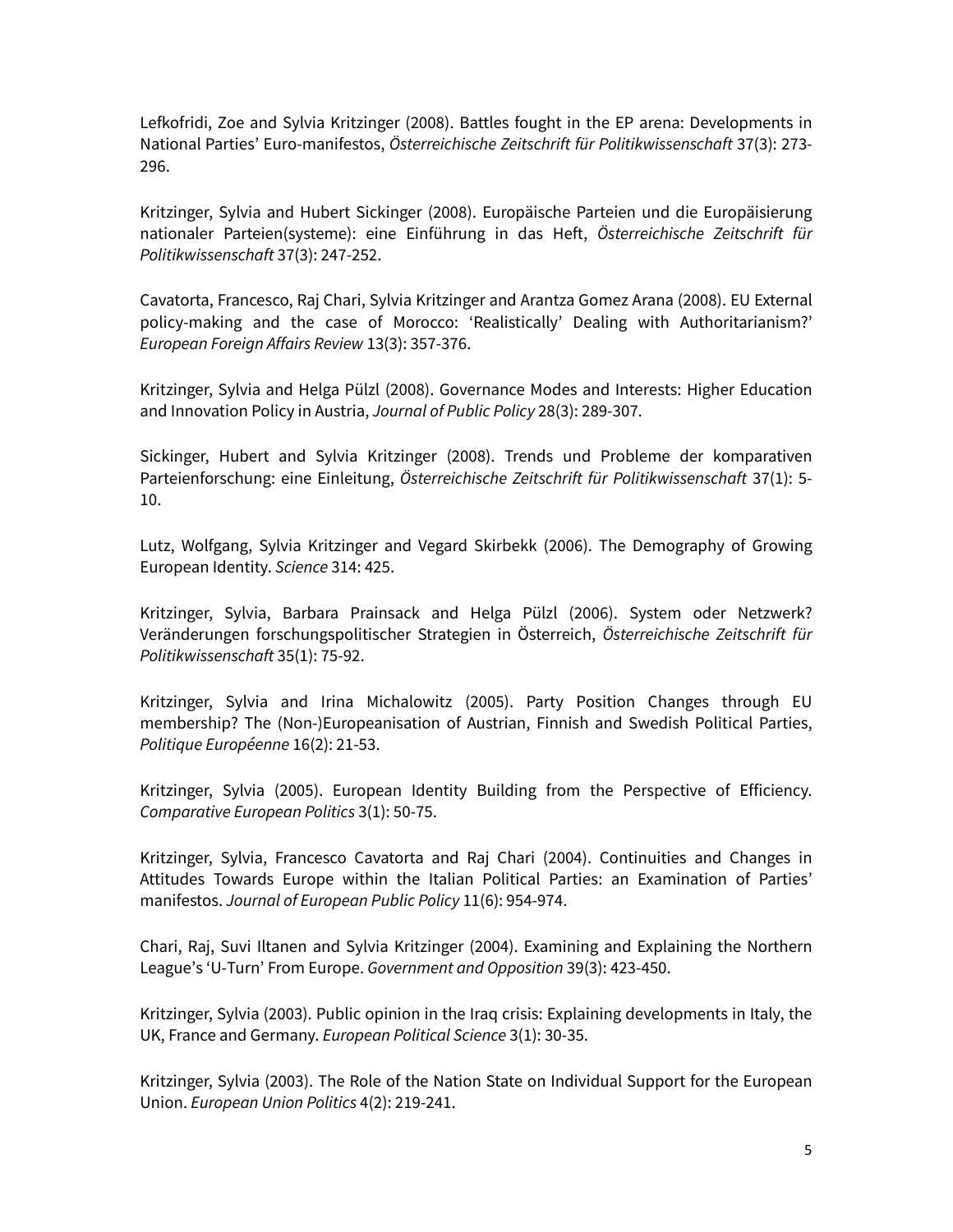# *Edited Book Chapters and Proceedings*

Aichholzer, Julian, David Johann and Sylvia Kritzinger (forthcoming) 'Religious Voting in Austria: Determinants and Developments', in Kerman Calvo, José Ramón Montero and Paolo Segatti (eds.) *Religious Voting in Western Democracies: Past Legacies and New Conflicts*. Oxford: Oxford University Press.

Alarcon Ortega, Emilio Jose, Martin Bicher, Immanuel M. Bomze, Radu Ioan Bot, Karl F. Doerner, Margaretha Gansterer, Michael Kahr, Sylvia Kritzinger, Nikolaus Popper, Michael Sedlmayer, Daniele Vigo and David Wolfinger (2021) 'Logistikentscheidungsunterstützung in der Pandemie', in Uwe Brunner, Matthias Prandtstetter, Gerald Reiner, Friedrich P. Starkl, Sandra Stein und Tina Wakolbinger (eds.) Jahrbuch der Logistikforschung: Innovative Anwendungen, Konzepte & Technologien. Vienna: Trauner Verlag: 185-195.

Kritzinger, Sylvia (2021) 'A persistent knowledge gap? Political literacy from a gender perspective', in 48th OeNB Economics Conference 2021 in cooperation with SUERF and the JVI (eds.) GENDER, MONEY AND FINANCE: 75-77. <https://www.oenb.at/Publikationen/Volkswirtschaft/Volkswirtschaftliche-Tagung.html>

Kritzinger, Sylvia, Fabian Kalleitner und Julia Partheymüller (2021) 'Das Austrian Corona Panel Project', in Andreas Khol, Stefan Karner, Wolfgang Sobotka, Bettina Rausch und Günther Ofner (eds.) *Österreichisches Jahrbuch für Politik*. Wien: Böhlau Verlag: 29-41.

Aichholzer, Julian and Sylvia Kritzinger (2020) 'Voting at 16 in practice. A review of the Austrian case', in Jan Eichhorn and Johannes Bergh (eds.) *Lowering the Voting Age to 16 – Learning from Real Experiences Worldwide*. Basingstoke: Palgrave Macmillan: 81-101.

Carolina Plescia, James Wilhelm, Sylvia Kritzinger, Kolja Raube, Jan Wouters (2020) 'Assessing the 2019 European Parliament Elections: Introductory Remarks', in Sylvia Kritzinger, Carolina Plescia, Kolja Raube, James Wilhelm and Jan Wouters (eds.) (2020). *Assessing the 2019 European Parliament Elections*, London: Routledge: 1-6.

Plescia, Carolina, James Wilhelm and Sylvia Kritzinger (2020) 'First-Order Breakthrough or Still Second Order? An assessment of the 2019 EP elections', in Sylvia Kritzinger, Carolina Plescia, Kolja Raube, James Wilhelm and Jan Wouters (eds.) (2020). *Assessing the 2019 European Parliament Elections*, London: Routledge: 76-96.

Kritzinger, Sylvia, Julia Partheymüller and Carolina Plescia (2020) 'The 2019 EP Election in Austria: a highly salient domestic test election', in Sylvia Kritzinger, Carolina Plescia, Kolja Raube, James Wilhelm and Jan Wouters (eds.) (2020). *Assessing the 2019 European Parliament Elections*, London: Routledge: 99-113.

Susánszky, Pál and Sylvia Kritzinger (2020) 'Orbán's Long Shadow: the 2019 European Parliament election in Hungary', in Sylvia Kritzinger, Carolina Plescia, Kolja Raube, James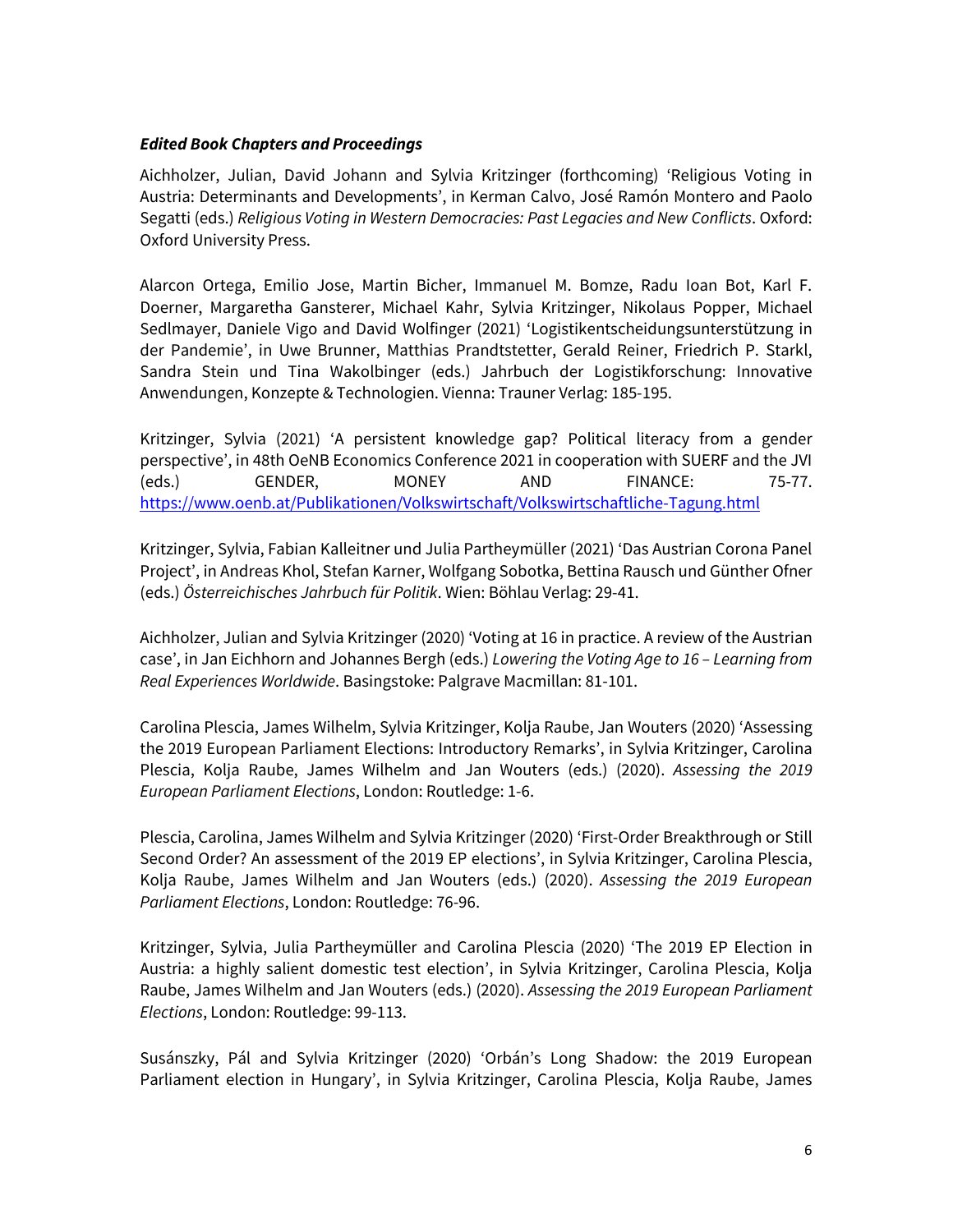Wilhelm and Jan Wouters (eds.) (2020). *Assessing the 2019 European Parliament Elections*, London: Routledge: 168-186.

Plescia, Carolina and Sylvia Kritzinger (2020) '2019 European Election in Italy: second-order but still salient elections?', in Sylvia Kritzinger, Carolina Plescia, Kolja Raube, James Wilhelm and Jan Wouters (eds.) (2020). *Assessing the 2019 European Parliament Elections*, London: Routledge: 187-202.

Wilhelm, James, Sylvia Kritzinger, Carolina Plescia, Kolja Raube and Jan Wouters (2020) 'From Second-Order towards First-Order Elections: Some Concluding Observations', in Sylvia Kritzinger, Carolina Plescia, Kolja Raube, James Wilhelm and Jan Wouters (eds.) (2020). *Assessing the 2019 European Parliament Elections*, London: Routledge: 235-241.

Kritzinger, Sylvia and Carolina Plescia (2019) 'Austria: An election overshadowed by Ibizagate?', in Lorenzo De Sio, Mark Franklin and Luana Russo (eds.) *The European Parliament Elections of 2019*. CISE-LUISS University Press, Roma: E-Book: 85-89.

Aichholzer, Julian, Christian Friesl, Josef Glavanovits, Sanja Hajdinjak, Elisabeth Holzleithner, Sylvia Kritzinger, Konrad Paul Liessmann, Regina Polak, Lena Seewann, Roland Verwiebe and Margarita Wolf (2019) 'Die Einbettung der Wertedebatte: Ein interdisziplinärer Positionierungsversuch und seine empirischen Folgen', in Aichholzer, Julian, Christian Friesl, Sanja Hajdinjak and Sylvia Kritzinger (eds.) (2019). *Quo vadis, Österreich? Wertewandel zwischen 1990 und 2018*, Wien: Czernin Verlag: 12-35.

Hajdinjak, Sanja, Josef Glavanovits and Sylvia Kritzinger (2019) ,Österreich und die Europäische Union: EU-Einstellungen und europäische Identität', Aichholzer, Julian, Christian Friesl, Sanja Hajdinjak and Sylvia Kritzinger (eds.) (2019). *Quo vadis, Österreich? Wertewandel zwischen 1990 und 2018*, Wien: Czernin Verlag: 206-241.

Hajdinjak, Sanja, Josef Glavanovits and Sylvia Kritzinger (2019), Politik und Demokratie: Die Österreicherinnen und Österreicher und ihr politisches System', Aichholzer, Julian, Christian Friesl, Sanja Hajdinjak and Sylvia Kritzinger (eds.) (2019). *Quo vadis, Österreich? Wertewandel zwischen 1990 und 2018*, Wien: Czernin Verlag: 135-173.

Aichholzer, Julian, Josef Glavanovits, Sylvia Kritzinger and Eva Zeglovits (2019), Transmission von Werten in der politischen Sozialisation', in Roland Verwiebe (ed.) *Werte und Wertebildung aus interdisziplinärer Perspektive*. Wiesbaden: Springer VS: 217-238.

Glavanovits, Josef, Johann Gründl, Sylvia Kritzinger and Patricia Oberluggauer (2019) 'Politische Partizipation', in Johann Bacher, Alfred Grausgruber, Max Haller, Franz Höllinger, Dimitri Prandner and Roland Verwiebe (eds.) *Sozialstruktur und Wertewandel in Österreich. Trends 1986-2016*. Wiesenbaden: Springer VS: 439-456.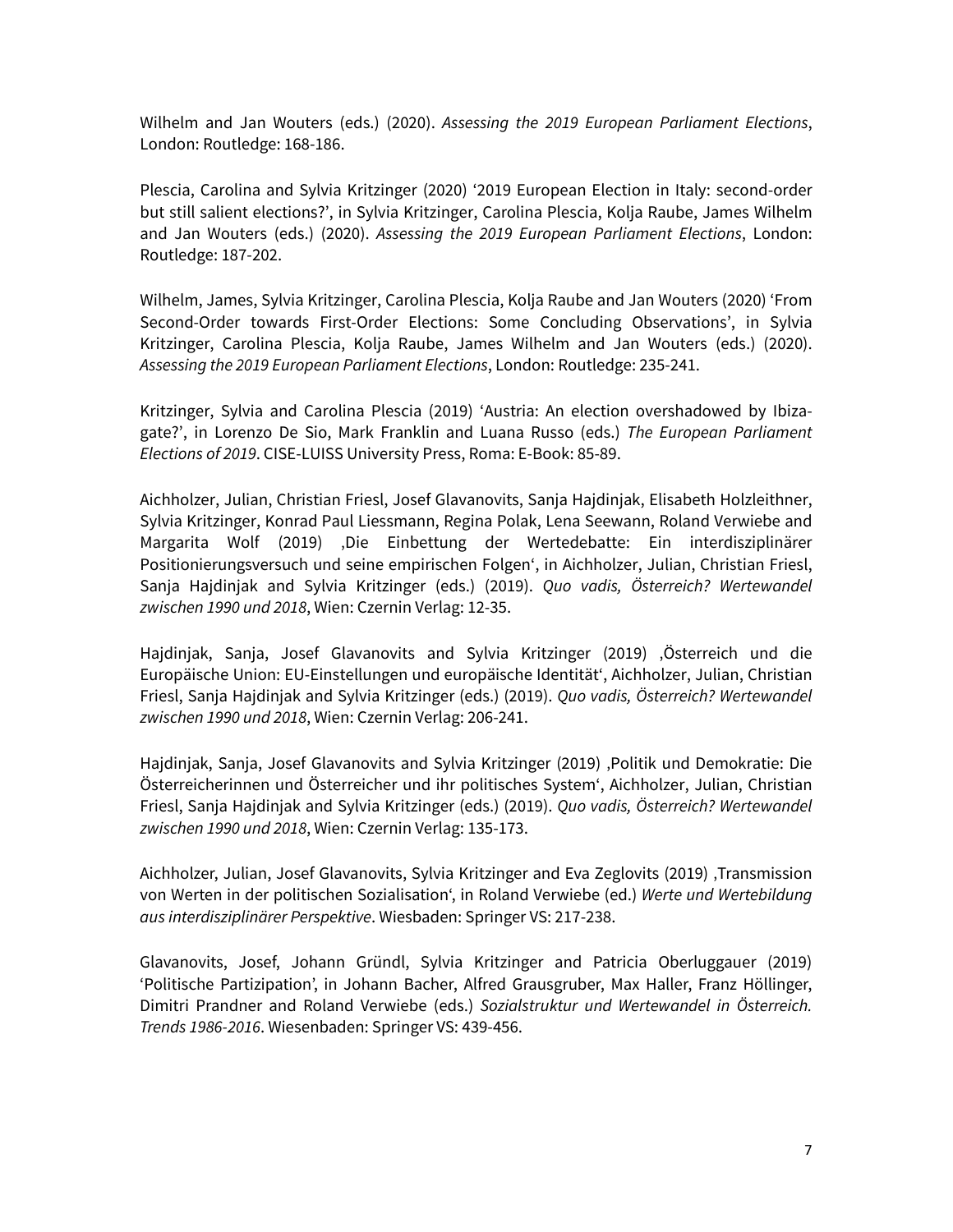Boomgaarden, Hajo G., and Sylvia Kritzinger (2017) , Election Surveys', in Jörg Matthes (ed.) *International Encyclopedia of Communication Research Methods*. John Wiley & Sons company: 565-573.

Giebler, Heiko, Sylvia Kritzinger and Susan A. Banducci (2016) 'Viel hilft viel: Medieneffekte auf die Einschätzbarkeit von Parteipositionen zur Europäischen Integration', in Harald Schoen and Bernhard Weßels (eds.) *Wahlen und Wähler. Analysen aus Anlass der Bundestagswahl 2013*. Wiesbaden: Springer VS: 471-491.

Kritzinger, Sylvia and Eva Zeglovits (2016) , Wählen mit 16 - Chance oder Risiko?', in Jörg Tremmel and Markus Rutsche (eds.) *Politische Beteiligung junger Menschen. Grundlagen – Problemfelder – Fallstudien*. Wiesbaden: Springer VS: 185-199.

Kritzinger, Sylvia and David Johann (2016) 'Eurosceptic vote deviation and the impact of news media', in Wouter van der Brug and Claes H. de Vreese (eds.) *(Un)intended consequences of European Parliament elections*. Oxford: Oxford University Press: 171-191.

Kritzinger, Sylvia and Karin Liebhart (2016) 'Austria', in: Donatella Viola (ed.) Routledge Handbook of European Elections. London, New York: Routledge: 377-395.

Plescia, Carolina and Sylvia Kritzinger (2014) 'Austria: No one loses, all win?', in Lorenzo De Sio, Vincenzo Emanuele and Nicola Maggini (eds.) *The European Parliament Elections of 2014*. CISE – Centro Italiano Studi Elettorali, Roma: E-Book: 127-132 (also published in Italian: 'Austria: nessuno perde e tutti vincono?').

Aichholzer, Julian, Sylvia Kritzinger, Marcelo Jenny, Wolfgang C. Müller, Klaus Schönbach and Ramona Vonbun (2014) Die Ausgangslage, in: S. Kritzinger/ W.C. Müller/ K. Schönbach (eds.) *Die Nationalratswahl 2013: Wie Parteien, Medien und Wählerschaft zusammenwirken*, Wien: Böhlau: 9-38.

Johann, David, Christian Glantschnigg, Konstantin Glinitzer, Sylvia Kritzinger and Markus Wagner (2014) Das Wahlverhalten bei der Nationalratswahl 2013, in: S. Kritzinger/ W.C. Müller/ K. Schönbach (eds.) *Die Nationalratswahl 2013: Wie Parteien, Medien und Wählerschaft zusammenwirken*, Wien: Böhlau: 191-213.

Kritzinger, Sylvia, Wolfgang C. Müller and Klaus Schönbach (2014) Lektionen, Konsequenzen, Ausblicke, in: S. Kritzinger/ W.C. Müller/ K. Schönbach (eds.) *Die Nationalratswahl 2013: Wie Parteien, Medien und Wählerschaft zusammenwirken*, Wien: Böhlau: 231-40.

Kritzinger, Sylvia and Gail McElroy (2012) Meaningful Choices? Voter Perceptions of Party Positions in European Elections, in: S. Banducci/ M. Franklin/ H. Giebler/ S. Hobolt/ M. Marsh/ W. van der Brug/ C. van der Eijk (eds.) *An Audit of Democracy in the European Union*, European University Institute: E-Book: 169-192.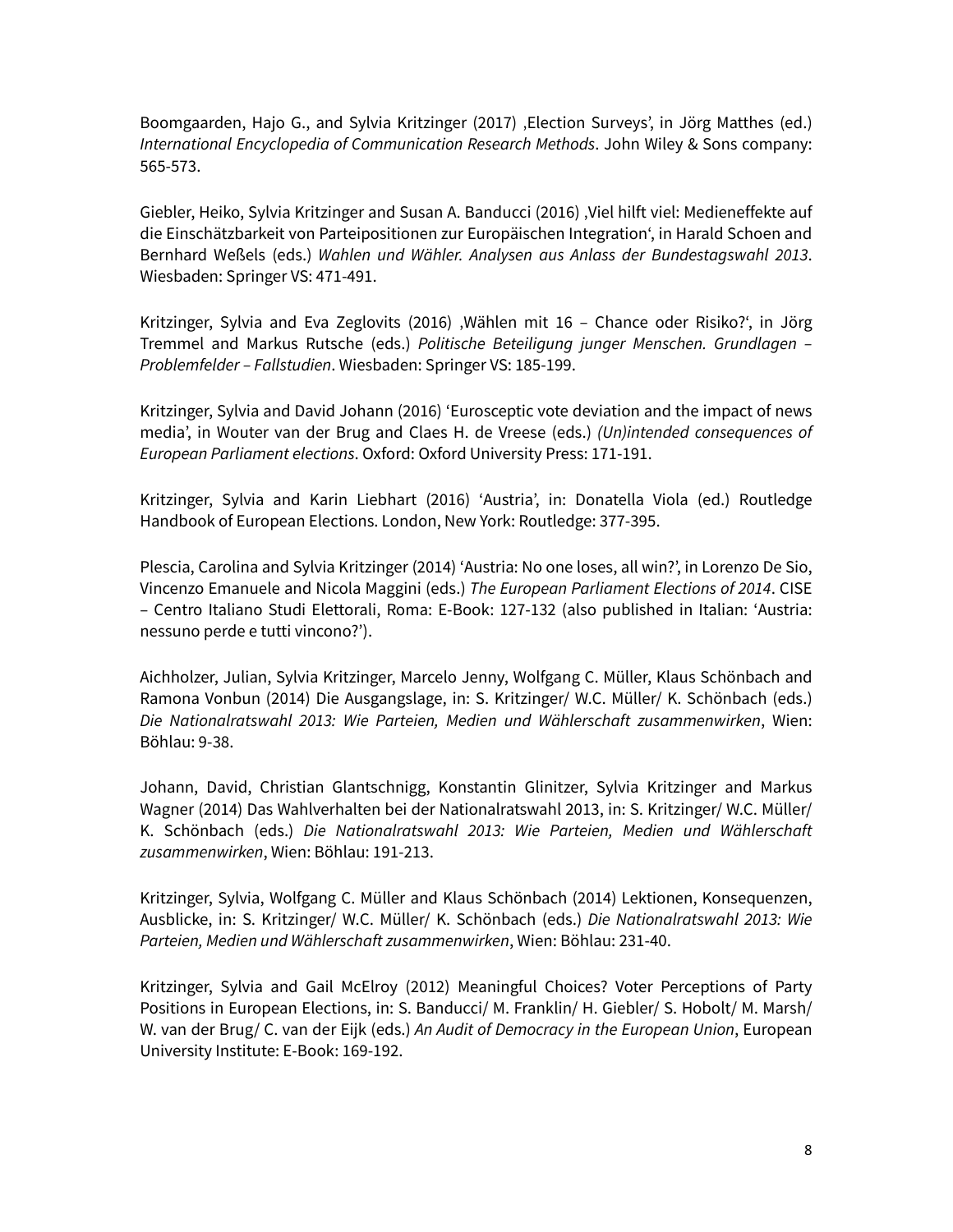Kritzinger, Sylvia, Zoe Lefkofridi and Juan Casado-Asensio (2010) Policy-Repräsentation und europäische Integration: Wählerpräferenzen im Spiegel der Parteien, in: R. Pefferle/ N. Schmidt/ G. Valchars (eds.) *Europa als Prozess: 15 Jahre Europäische Union und Österreich*, Wien: LIT-Verlag: 131-51 (Festschrift for Peter Gerlich).

Kritzinger, Sylvia and Irina Michalowitz (2009) Methodenkonflikt oder Methodenpluralismus? Policy-Forschung auf dem Prüfstand, in: K. Schubert/ N. C. Bandelow (eds.) *Lehrbuch der Politikfeldanalyse 2.0*, München: Oldenbourg Wissenschaftsverlag: 245-72.

Chari, Raj, Francesco Cavatorta and Sylvia Kritzinger (2008) Security through authoritarianism? The Euro-Mediterranean partnership and Morocco, in: R. Barbeito (ed.) Migraciones y Seguridad, Madrid.

Kritzinger, Sylvia and Irina Michalowitz (2007) Methodologische Triangulation in der europäischen Policy-Forschung, in: F. Janning/ K. Toens (eds.) *Die Zukunft der Policy-Forschung: Theorien, Methoden, Anwendungen*, Wiesbaden: VS Verlag für Sozialwissenschaften: 191-210.

Kritzinger, Sylvia and Franz Steinbauer (2005) Österreich und Türkei: Im Minenfeld zwischen rationalen Argumenten und historisch-kulturellen Vorbehalten, in: A. Giannakopoulos/M. Konstadinos (eds.) *Die Türkei-Debatte in Europa*, Wiesbaden: VS Verlag für Sozialwissenschaften: 107-22.

# *Data/Questionnaires/Documentation*

Aichholzer, Julian, Eva Zeglovits, and Sylvia Kritzinger (2020). *Fallstudie politische Sozialisation mit Mutter-Kind-Paaren in Wien 2012 (SUF Edition) [Political Socialization with mother-childdyads]*. AUSSDA, Vienna, https://doi.org/10.11587/GDX8IG.

Aichholzer, Julian, Julia Partheymüller, Markus Wagner, Sylvia Kritzinger, Carolina Plescia, Jakob-Moritz Eberl, Thomas Meyer, Nikolai Berk, Nico Büttner, Hajo Boomgaarden, and Wolfgnag C. Müller (2020). *AUTNES Online Panel Study 2017-2019 (SUF Edition) V1*. AUSSDA, Vienna, [https://doi.org/10.11587/QDETRI.](https://doi.org/10.11587/QDETRI)

Kittel, Bernhard, Sylvia Kritzinger, Hajo Boomgaarden, Barbara Prainsack, Jakob-Moritz Eberl, Fabian Kalleitner, Noëlle S. Lebernegg, Julia Partheymüller, Carolina Plescia, David W. Schiestl and Lukas Schlogl (2020a). *Austrian Corona Panel Project* [Dataset], Vienna: AUSSDA Dataverse, (SUF edition), [https://doi.org/10.11587/28KQNS.](https://doi.org/10.11587/28KQNS)

\_\_\_\_\_\_(2020b) *The Austrian Corona Panel Project: Monitoring Individual and Societal Dynamics amidst the COVID-19 Crisis*. SSRN, available at[:](https://papers.ssrn.com/sol3/papers.cfm?abstract_id=3654139) [http://dx.doi.org/10.2139/ssrn.3654139](https://dx.doi.org/10.2139/ssrn.3654139)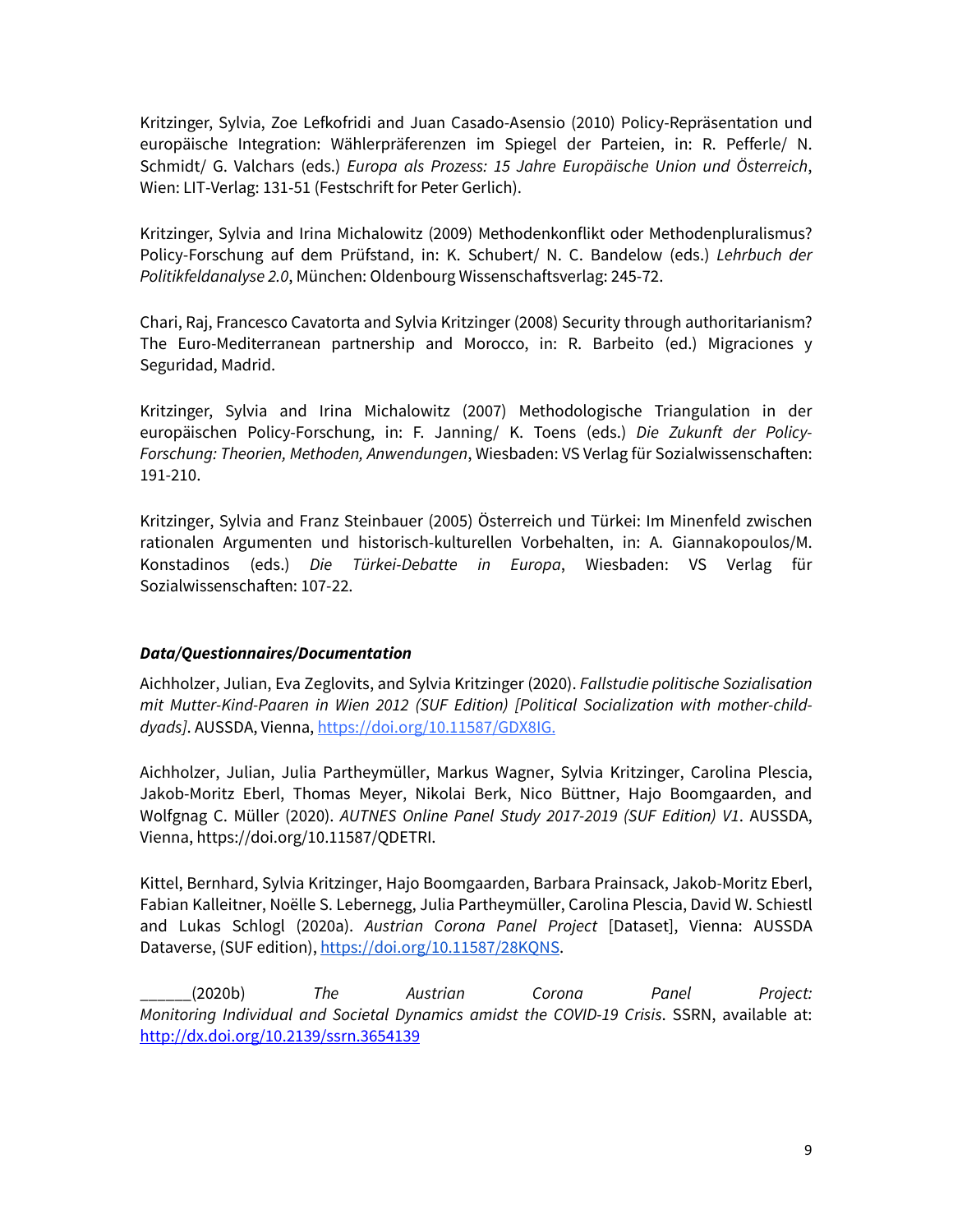Plescia, Carolina, James Wilhelm, Sylvia Kritzinger, Tanja Schüberl and Julia Partheymüller (2020). RECONNECT 2019 European Parliament Election Panel Survey. Vienna: AUSSDA Dataverse, (SUF edition).

Kritzinger, Sylvia, Julian Aichholzer, Josef Glavanovits, Sanja Hajdinjak, Judith Klaiber and Lena Seewann (2019) *European Values Study 2018 Austria*. Vienna: AUSSDA Dataverse, V1 (SUF edition), [doi:10.11587/8A4CWK.](http://dx.doi.org/10.11587/8A4CWK)

Josef Glavanovits, Sanja Hajdinjak, Julian Aichholzer, Sylvia Kritzinger, Judith Klaiber, Lena Seewann, Christian Friesl and Paul M. Zulehner (2019) *European Values Study 1990-2018 Austria Longitudinal Data.* Vienna: AUSSDA (SUF edition). doi:10.11587/C4YBOT

Josef Glavanovits, Sanja Hajdinjak, Julian Aichholzer and Sylvia Kritzinger (2019) *Documentation for European Values Study 1990-2018 Austria Longitudinal Data*. Vienna: AUSSDA.

Kritzinger, Sylvia, Carolina Plescia, Lorenzo De Sio and Aldo Paparo (2018) *Pre and Post Election Panel Study on Issue Yield and Voters' Priorities in the 2017 Austrian Elections*. AUSSDA, Vienna. doi:10.11587/xxxxxx.

Kritzinger, Sylvia, Julian Aichholzer, Nico Büttner, Jakob-Moritz Eberl, Thomas Meyer, Carolina Plescia, Markus Wagner, Davide Morisi, Hajo Boomgaarden and Wolfgang C. Müller (2018) *AUTNES Multi-Mode Panel Study 2017*. AUSSDA, Vienna. doi:10.11587/NXDDPE.

\_\_\_\_\_\_ (2018) *AUTNES Multi-Mode Panel Study 2017 - Documentation*. AUSSDA, Vienna.

Wagner, Markus, Julian Aichholzer, Jakob-Moritz Eberl, Thomas Meyer, Nicolai Berk, Nico Büttner, Hajo Boomgaarden, Sylvia Kritzinger and Wolfgang C. Müller (2018) *AUTNES Online Panel Study 2017*. AUSSDA, Vienna. doi: 10.11587/I7QIYJ.

\_\_\_\_\_\_ (2018) *AUTNES Online Panel Study 2017 - Documentation*. AUSSDA, Vienna.

Aichholzer, Julian, Sylvia Kritzinger, Markus Wagner, Nicolai Berk, Hajo Boomgaarden and Wolfgang C. Müller (2018) *AUTNES Comparative Study of Electoral Systems Post-Election Survey 2017*. AUSSDA, Vienna. doi: 10.11587/GDBBPJ.

\_\_\_\_\_\_ (2018) *AUTNES Comparative Study of Electoral Systems Post-Election Survey 2017 – Documentation*. AUSSDA, Vienna.

Gründl, Johann, Patricia Oberluggauer, Jakob-Moritz Eberl, Christian Glantschnigg, Sylvia Kritzinger, Hajo Boomgaarden (2017) *AUTNES Manual Content Analysis of the Media Coverage 2013: Actors and Issues Add-on*. GESIS Data Archive, Cologne. ZA6886 Data file Version 1.0.0, *[doi:10.4232/1.12703.](http://dx.doi.org/10.4232/1.12703)*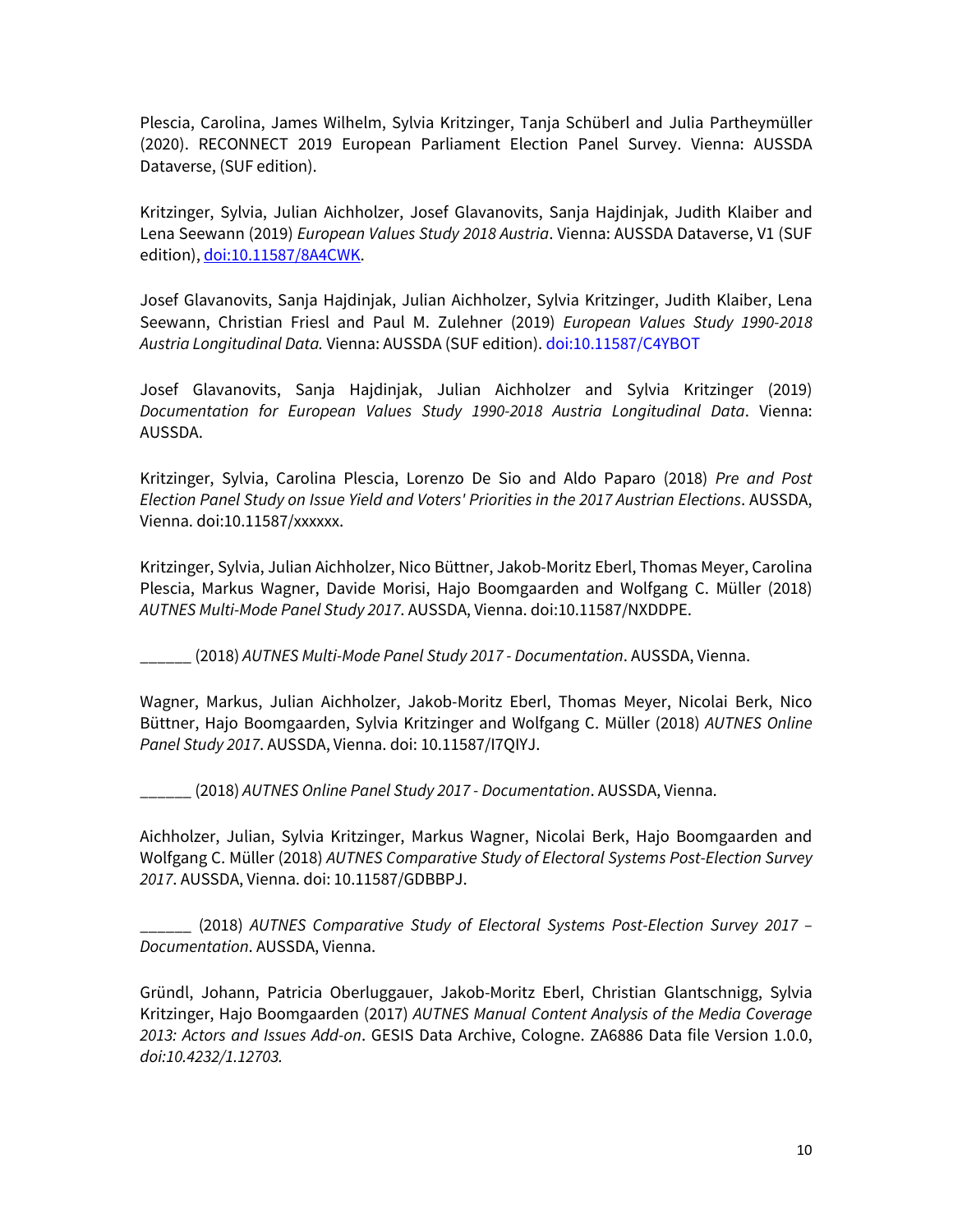Aichholzer, Julian und Sylvia Kritzinger (2016) Kurzskala politischer Zynismus (KPZ). *Zusammenstellung sozialwissenschaftlicher Items und Skalen* [\(www.gesis.org/zis\)](http://www.gesis.org/zis). doi: 10.6102/zis245.

Kritzinger, Sylvia, Christian Glantschnigg, David Johann, Kathrin Thomas, Julian Aichholzer, Konstantin Glinitzer, Johann Gründl, Patricia Oberluggauer, Markus Wagner (2016) *AUTNES Inter-Election Online Survey 2015*. Data file Version 1.0.0.

\_\_\_\_\_\_ (2016) *AUTNES Inter-Election Online Survey 2015 - Documentation*. Documentation Version 1.0.0.

Kritzinger, Sylvia, David Johann, Kathrin Thomas, Christian Glantschnigg, Julian Aichholzer, Konstantin Glinitzer, Johann Gründl, Patricia Oberluggauer, Markus Wagner (2016) *AUTNES Online Panel Study*. GESIS Data Archive, Cologne. ZA6594 Data file Version 1.0.0.

\_\_\_\_\_\_ (2016) *AUTNES Online Panel Study - Documentation*. GESIS Data Archive, Cologne. ZA6594 Documentation Version 1.0.0.

Kritzinger, Sylvia, Eva Zeglovits, Julian Aichholzer, Christian Glantschnigg, Konstantin Glinitzer, David Johann, Kathrin Thomas, Markus Wagner (2016) *AUTNES Pre- and Post-Election Panel Survey 2013*. GESIS Data Archive, Cologne. ZA5859 Data file Version 2.0.0. *[doi:10.4232/1.12425.](http://dx.doi.org/10.4232/1.12425)*

\_\_\_\_\_\_ (2014) *AUTNES Pre- and Post-Election Survey 2013*. GESIS Data Archive, Cologne. ZA5859 Data file Version 1.0.0. *[doi:10.4232/1.11959.](http://dx.doi.org/10.4232/1.11959)*

\_\_\_\_\_\_ (2016) *AUTNES Pre- and Post-Election Panel Survey 2013 – Documentation*. GESIS Data Archive, Cologne. ZA5859 Documentation Version 2.0.0.

Kritzinger, Sylvia, David Johann, Julian Aichholzer, Konstantin Glinitzer, Christian Glantschnigg, Kathrin Thomas, Markus Wagner, Eva Zeglovits (2014) *AUTNES Rolling-Cross-Section Panel Study 2013*. GESIS Data Archive, Cologne. ZA5857 Data file Version 2.0.0.

\_\_\_\_\_\_ (2014) *AUTNES Rolling-Cross-Section Panel Study 2013*. GESIS Data Archive, Cologne. ZA5857 Data file Version 1.0.0. *[doi:10.4232/1.11950](http://dx.doi.org/10.4232/1.11950)*.

\_\_\_\_\_\_ (2016) *AUTNES Rolling-Cross-Section Panel Study 2013 – Documentation*. GESIS Data Archive, Cologne. ZA5857 Data file Version 2.0.0.

Kritzinger, Sylvia, David Johann, Christian Glantschnigg, Julian Aichholzer, Konstantin Glinitzer, Kathrin Thomas, Markus Wagner and Eva Zeglovits (2016) *AUTNES TV Debates Panel Study 2013*. GESIS Data Archive, Cologne. ZA5858 Daten File Version 2.0.1, *[doi:10.4232/1.12450](http://dx.doi.org/10.4232/1.12424)*.

\_\_\_\_\_\_ (2016) *AUTNES TV Debates Panel Study 2013*. GESIS Data Archive, Cologne. ZA5858 Daten File Version 2.0.0, *[doi:10.4232/1.12424](http://dx.doi.org/10.4232/1.12424)*.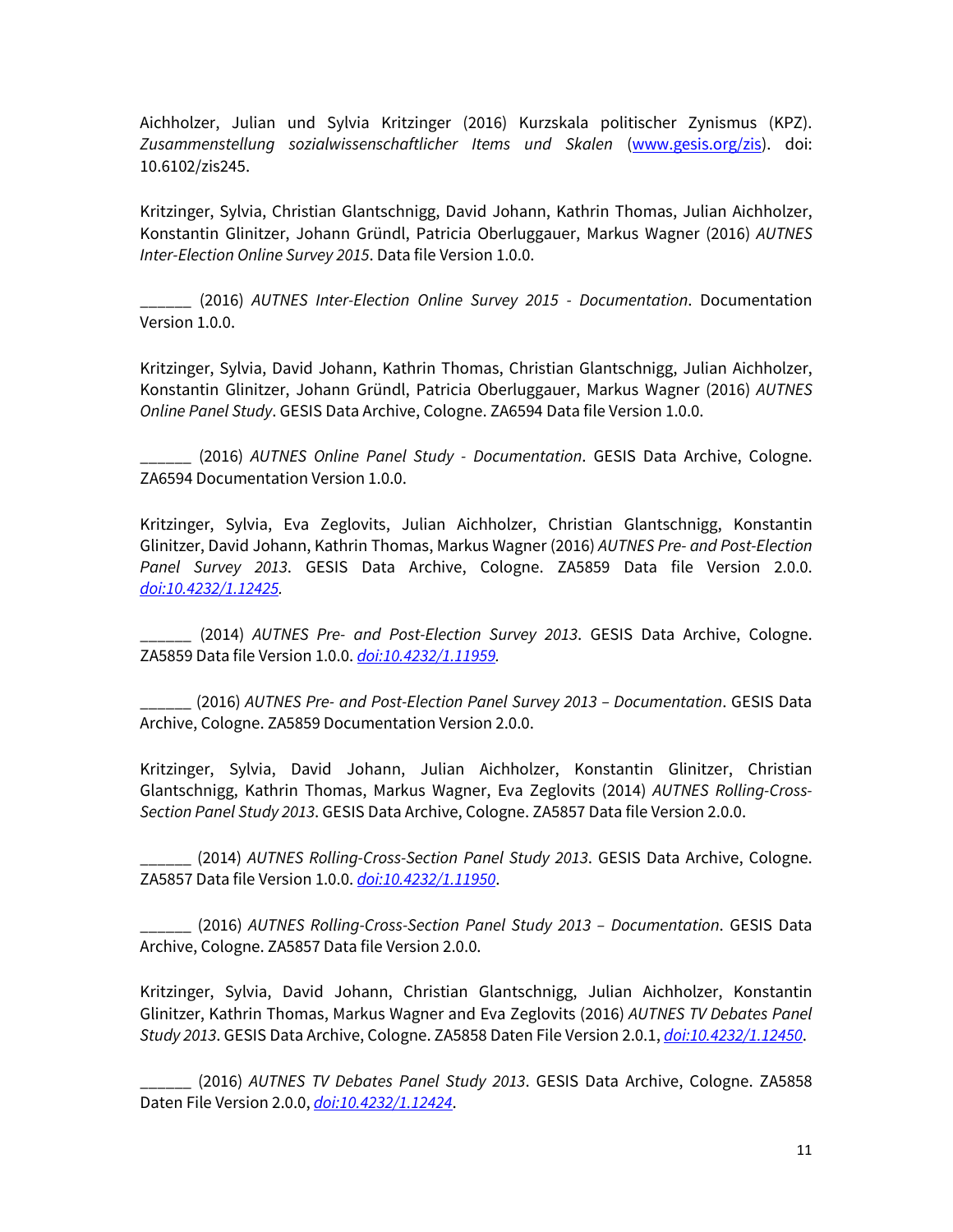\_\_\_\_\_\_ (2014) *AUTNES TV Debate Panel Survey 2013*. GESIS Data Archive, Cologne. ZA5858 Data File Version 1.0.0. *[doi:10.4232/1.11951](http://dx.doi.org/10.4232/1.11951)*.

\_\_\_\_\_\_ (2016) *AUTNES TV-Debates Panel Study 2013 – Documentation*. GESIS Data Archive, Cologne. ZA5858 Documentation Version 2.0.1.

Kritzinger, Sylvia, Kathrin Thomas, Christian Glantschnigg, Julian Aichholzer, Konstantin Glinitzer, David Johann, Markus Wagner and Eva Zeglovits (2016) *AUTNES Comparative Study of Electoral Systems Post-Election Survey 2013*. (www.autnes.at). GESIS Data Archive, Cologne. ZA5856 Data File Version 2.0.0. *[doi:10.4232/1.12423](http://dx.doi.org/10.4232/1.12423)*.

\_\_\_\_\_\_ (2014) *AUTNES Comparative Study of Electoral Systems Post-Election Survey 2013*. (www.autnes.at). GESIS Data Archive, Cologne. ZA5856 Data File Version 1.0.0. *[doi:10.4232/1.11939](http://dx.doi.org/10.4232/1.11939)*.

\_\_\_\_\_\_ (2016) *AUTNES Comparative Study of Electoral Systems Post-Election Survey 2013 – Documentation*. GESIS Data Archive, Cologne. ZA5856 Documentation Version 2.0.0.

Kritzinger, Sylvia and David Johann (2014) *European Election Study 2014 – AUTNES TV-Debates Panel Study 2013, 5th wave*. Data file Version 1.0, Vienna: University of Vienna.

\_\_\_\_\_\_ (2014) *European Election Study 2014 – AUTNES TV-Debates Panel Study 2013, 5th wave – Documentation*. Vienna: University of Vienna.

Kritzinger, Sylvia, Julian Aichholzer, David Johann, Markus Wagner, Johanna Willman and Eva Zeglovits (2009) *AUTNES Post Post Election Survey 2009* (www.autnes.at). GESIS Data Archive: Cologne. ZA 5855 Data File Version 1.0.0, *[doi:10.4232/1.11918](http://dx.doi.org/10.4232/1.11918)*.

\_\_\_\_\_\_ (2013) *AUTNES Post Post Election Survey 2009 – Documentation*. Vienna: University of Vienna.

Kritzinger, Sylvia and Hans-Georg Heinrich (2009) *European Parliament Election 2009 – Pre-Election Study*, Vienna: University of Vienna.

\_\_\_\_\_\_ (2009) *European Parliament Election 2009 – Pre-Election Study Questionnaire*, Vienna: University of Vienna.

# *Electronic Blogs*

Prainsack, Barbara, Bernhard Kittel, Sylvia Kritzinger and Hajo Boomgaarden (2021). *The Coronation of Austria. Part 18.* Medium, 6 July 2021, [https://bprainsack.medium.com/the](https://bprainsack.medium.com/the-coronation-of-austria-part-18-c4ac4164fb6b)[coronation-of-austria-part-18-c4ac4164fb6b](https://bprainsack.medium.com/the-coronation-of-austria-part-18-c4ac4164fb6b)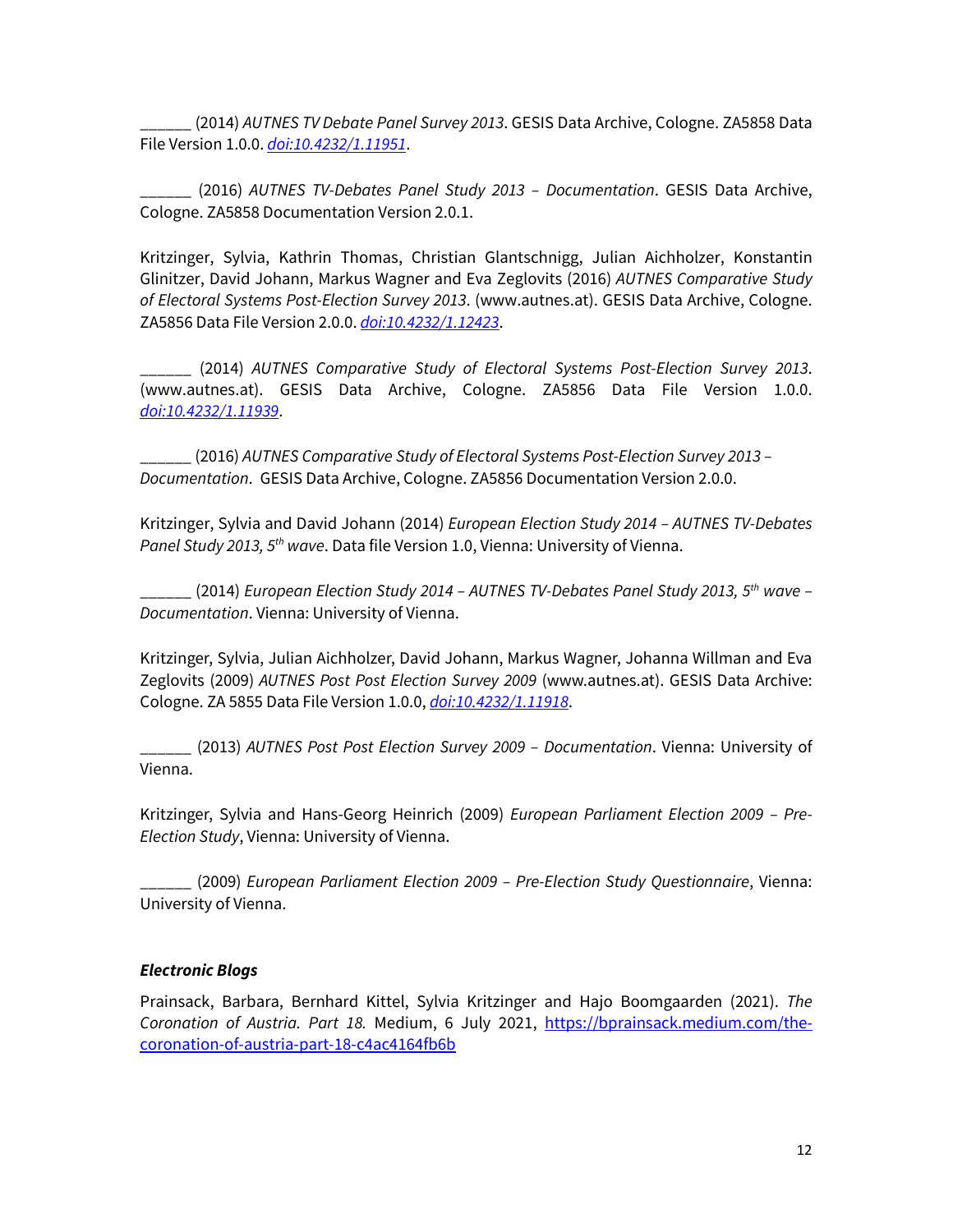Prainsack, Barbara, Bernhard Kittel, Sylvia Kritzinger and Hajo Boomgaarden (2021). *The Coronation of Austria. Part 17.* Medium, 2 June 2021, [https://bprainsack.medium.com/the](https://bprainsack.medium.com/the-coronation-of-austria-part-17-2aca97f6784f)[coronation-of-austria-part-17-2aca97f6784f](https://bprainsack.medium.com/the-coronation-of-austria-part-17-2aca97f6784f) 

Aichholzer, Julian and Sylvia Kritzinger (2021). *Wie steht es um die Demokratie in Österreich?* Werte-Zoom 8, 28 May 2021, [https://www.werteforschung.at/projekte/werte-zoom/werte](https://www.werteforschung.at/projekte/werte-zoom/werte-zoom-8-demokratie-in-oesterreich/)[zoom-8-demokratie-in-oesterreich/](https://www.werteforschung.at/projekte/werte-zoom/werte-zoom-8-demokratie-in-oesterreich/)

Prainsack, Barbara, Bernhard Kittel, Sylvia Kritzinger and Hajo Boomgaarden (2021). *The Coronation of Austria. Part 16.* Medium, 3 May 2021, [https://bprainsack.medium.com/the](https://bprainsack.medium.com/the-coronation-of-austria-part-16-148a354103bd)[coronation-of-austria-part-16-148a354103bd](https://bprainsack.medium.com/the-coronation-of-austria-part-16-148a354103bd)

Krejca, Felix, Julia Partheymüller and Sylvia Kritzinger (2021). *Wem die Bürger\*innen in der Corona-Krise (noch) vertrauen*, 1 May 2021, [https://viecer.univie.ac.at/corona-blog/corona](https://viecer.univie.ac.at/corona-blog/corona-blog-beitraege/corona-dynamiken29/)[blog-beitraege/corona-dynamiken29/](https://viecer.univie.ac.at/corona-blog/corona-blog-beitraege/corona-dynamiken29/)

Prainsack, Barbara, Bernhard Kittel, Sylvia Kritzinger and Hajo Boomgaarden (2021). *The Coronation of Austria. Part 15.* Medium, 30 March 2021, [https://bprainsack.medium.com/the](https://bprainsack.medium.com/the-coronation-of-austria-part-15-4135070ae3d8)[coronation-of-austria-part-15-4135070ae3d8](https://bprainsack.medium.com/the-coronation-of-austria-part-15-4135070ae3d8)

Partheymüller, Julia and Sylvia Kritzinger (2021). *Testen, Testen, Testen: Ein Weg aus der Krise?* Corona-Blog, 19 March 2021, [https://viecer.univie.ac.at/corona-blog/corona-blog](https://viecer.univie.ac.at/corona-blog/corona-blog-beitraege/blog103/)[beitraege/blog103/](https://viecer.univie.ac.at/corona-blog/corona-blog-beitraege/blog103/)

Prainsack, Barbara, Bernhard Kittel, Sylvia Kritzinger and Hajo Boomgaarden (2021). *The Coronation of Austria. Part 14.* Medium, 3 March 2021, [https://bprainsack.medium.com/the](https://bprainsack.medium.com/the-coronation-of-austria-part-14-9314686dfe94)[coronation-of-austria-part-14-9314686dfe94](https://bprainsack.medium.com/the-coronation-of-austria-part-14-9314686dfe94)

Kritzinger, Sylvia, Julia Partheymüller, Carolina Plescia, Tanja Schüberl and James Wilhelm (2021). *The European Union and its citizens: A look at citizens' EU discussion behaviours*. Reconnect-Blog, 24 February 2021[, bit.ly/3uAy8WX](http://bit.ly/3uAy8WX)

Prainsack, Barbara, Bernhard Kittel, Sylvia Kritzinger and Hajo Boomgaarden (2021). *The Coronation of Austria. Part 13.* Medium, 6 February 2021, [https://bprainsack.medium.com/the](https://bprainsack.medium.com/the-coronation-of-austria-part-13-ede9457d4118)[coronation-of-austria-part-13-ede9457d4118](https://bprainsack.medium.com/the-coronation-of-austria-part-13-ede9457d4118)

Kritzinger, Sylvia and Fabian Kalleitner (2021). *Unangmessen und ineffektiv? Die Regierungsmaßnahmen geraten zunehmend in Kritik.* Corona-Blog, 27 January 2021, <https://viecer.univie.ac.at/corona-blog/corona-blog-beitraege/corona-dynamiken20/>

Prainsack, Barbara, Bernhard Kittel, Sylvia Kritzinger and Hajo Boomgaarden (2021). *The Coronation of Austria. Part 12.* Medium, 5 January 2021, [https://bprainsack.medium.com/the](https://bprainsack.medium.com/the-coronation-of-austria-part-12-b00a466cfbef)[coronation-of-austria-part-12-b00a466cfbef](https://bprainsack.medium.com/the-coronation-of-austria-part-12-b00a466cfbef)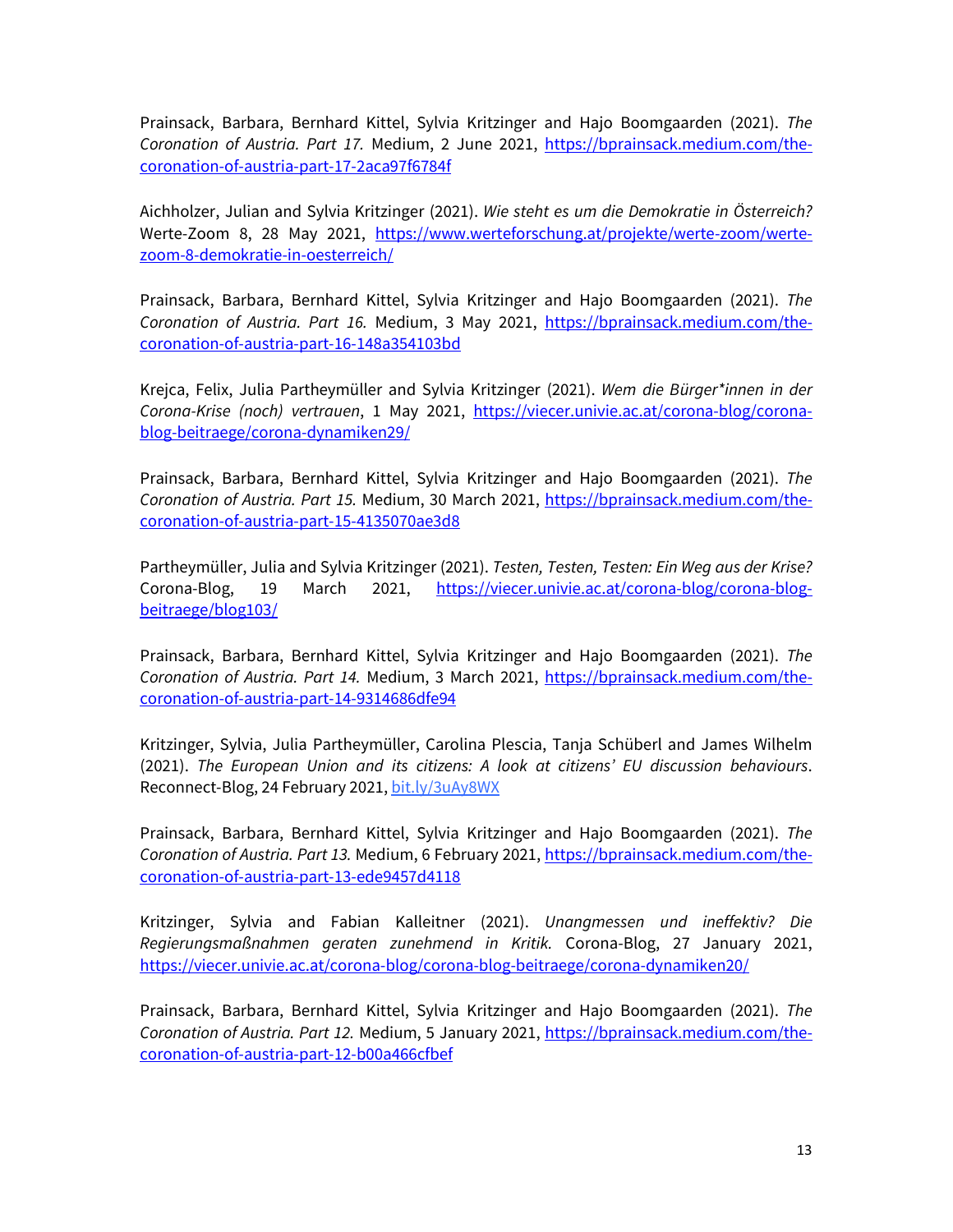Kritzinger, Sylvia and Julia Partheymüller (2020). *Gut organisiert, aber wenig effektiv? Was die Österreicher\*innen über die neuen Massentests denken.* Corona-Blog, 23 December 2020, <https://viecer.univie.ac.at/corona-blog/corona-blog-beitraege/blog94/>

Kowarz, Nikolaus and Sylvia Kritzinger (2020). *Nach 8 Monaten Corona-Krise: Wie schaut die Bilanz der Bundesregierung aus?* Corona-Blog, 22 December 2020, <https://viecer.univie.ac.at/corona-blog/corona-blog-beitraege/corona-dynamiken16/>

Prainsack, Barbara, Bernhard Kittel, Sylvia Kritzinger and Hajo Boomgaarden (2020). *The Coronation of Austria. Part 11.* Medium, 5 November 2020, <https://bprainsack.medium.com/the-coronation-of-austria-part-11-204332e202df>

Prainsack, Barbara, Bernhard Kittel, Sylvia Kritzinger and Hajo Boomgaarden (2020). *The Coronation of Austria. Part 10.* Medium, 2 November 2020, <https://bprainsack.medium.com/the-coronation-of-austria-part-10-b2ebe19d23dd>

Kritzinger, Sylvia and Fabian Kalleitner (2020). Zunehmende Polarisierung bei der Bewertung der Corona-Maßnahmen? Corona-Dynamiken 3, 1 October 2020, <https://viecer.univie.ac.at/corona-blog/corona-blog-beitraege/corona-dynamiken3/>

Plescia, Carolina, Julia Partheymüller and Sylvia Kritzinger (2020). *Ansteckungsgefahr im Wahllokal? Die Neigung zur Nicht- und Briefwahl in der Coronakrise*. Corona-Blog 76, 29 September 2020,<https://viecer.univie.ac.at/corona-blog/corona-blog-beitraege/blog76/>

Prainsack, Barbara, Bernhard Kittel, Sylvia Kritzinger and Hajo Boomgaarden (2020). *The Coronation of Austria. Part 8.* Medium, 4 September 2020, <https://medium.com/@bprainsack/the-coronation-of-austria-part-8-b45e6eee900e>

Prainsack, Barbara, Bernhard Kittel, Sylvia Kritzinger and Hajo Boomgaarden (2020). *The Coronation of Austria. Part 7.* Medium, 5 August 2020, [https://medium.com/@bprainsack/the](https://medium.com/@bprainsack/the-coronation-of-austria-part-7-8e1c4fbd347e)[coronation-of-austria-part-7-8e1c4fbd347e](https://medium.com/@bprainsack/the-coronation-of-austria-part-7-8e1c4fbd347e)

Prainsack, Barbara, Bernhard Kittel, Sylvia Kritzinger and Hajo Boomgaarden (2020). *The Coronation of Austria. Part 6.* Medium, 5 July 2020, [https://medium.com/@bprainsack/the](https://medium.com/@bprainsack/the-coronation-of-austria-part-6-2a6045c3cee5)[coronation-of-austria-part-6-2a6045c3cee5](https://medium.com/@bprainsack/the-coronation-of-austria-part-6-2a6045c3cee5)

Prainsack, Barbara, Bernhard Kittel, Sylvia Kritzinger and Hajo Boomgaarden (2020). *The Coronation of Austria. Part 5.* Time for a syndemic perspective. Medium, 16 June 2020, [https://medium.com/@bprainsack/the-coronation-of-austria-part-5-time-for-a-syndemic](https://medium.com/@bprainsack/the-coronation-of-austria-part-5-time-for-a-syndemic-perspective-57b307273af1)[perspective-57b307273af1](https://medium.com/@bprainsack/the-coronation-of-austria-part-5-time-for-a-syndemic-perspective-57b307273af1)

Prainsack, Barbara, Bernhard Kittel, Sylvia Kritzinger and Hajo Boomgaarden (2020). *The Coronation of Austria. Part 4.* Medium, 2 June 2020, [https://medium.com/@bprainsack/the](https://medium.com/@bprainsack/the-coronation-of-austria-part-4-bb20268ca548)[coronation-of-austria-part-4-bb20268ca548](https://medium.com/@bprainsack/the-coronation-of-austria-part-4-bb20268ca548)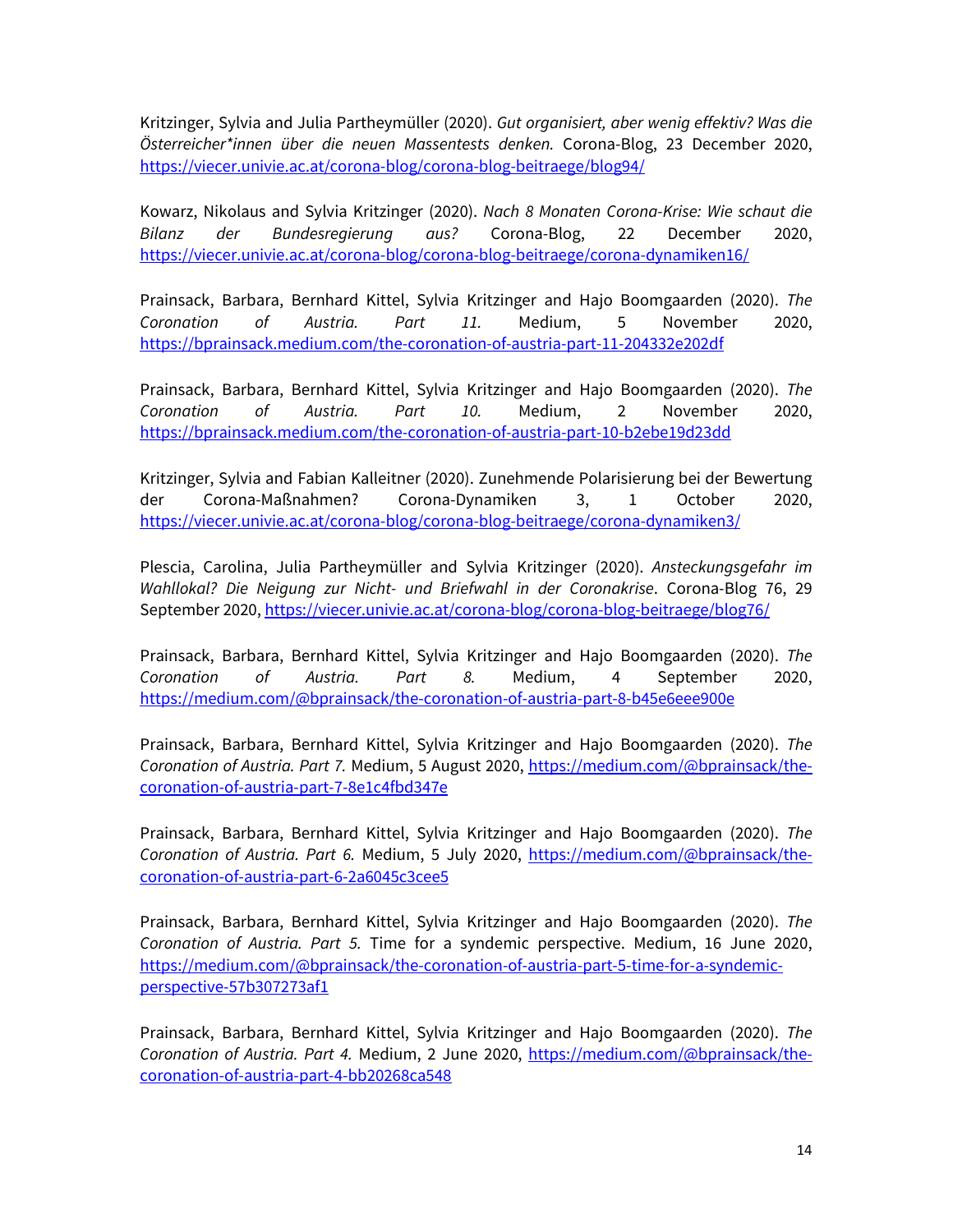Partheymüller, Julia, Carolina Plescia and Sylvia Kritzinger (2020). *Von der krisenbedingten "Rally-around-the-flag" zurück zur politischen Normalität: Das Vertrauen in die Bundesregierung im Verlauf der Corona-Krise*. Corona-Blog, 25 May 2020, [https://viecer.univie.ac.at/corona](https://viecer.univie.ac.at/corona-blog/corona-blog-beitraege/blog45/)[blog/corona-blog-beitraege/blog45/.](https://viecer.univie.ac.at/corona-blog/corona-blog-beitraege/blog45/)

Prainsack, Barbara, Bernhard Kittel, Sylvia Kritzinger and Hajo Boomgaarden (2020). *The Coronation of Austria. Part 3.* Medium, 16 May 2020, [https://medium.com/@bprainsack/the](https://medium.com/@bprainsack/the-coronation-of-austria-part-3-30eb2ca2f03d)[coronation-of-austria-part-3-30eb2ca2f03d](https://medium.com/@bprainsack/the-coronation-of-austria-part-3-30eb2ca2f03d)

Plescia, Carolina, Sylvia Kritzinger and Julia Partheymüller (2020). *Sollten während einer Pandemie Wahlen durchgeführt werden und wenn ja, wie? Die Einstellung der Österreicher\*innen zum Wählen per E-Voting*. Corona-Blog, 14 May 2020, <https://viecer.univie.ac.at/corona-blog/corona-blog-beitraege/blog37/>

Partheymüller, Julia, Sylvia Kritzinger, Hyunjin Song and Carolina Plescia (2020). *Von Südkorea lernen? Zur Nutzung und Akzeptanz der "Stopp Corona"-App in Österreich*. Corona-Blog, 6 May 2020,<https://viecer.univie.ac.at/corona-blog/corona-blog-beitraege/blog31/>

Prainsack, Barbara, Bernhard Kittel, Sylvia Kritzinger and Hajo Boomgaarden (2020). *From Acute Crisis to Long-Term Coping?* Medium, 1 May 2020, <https://medium.com/@bprainsack/from-acute-crisis-to-long-term-coping-b36d0cefd0ef>

Plescia, Carolina and Sylvia Kritzinger (2020). *Regierungsleistung und Demokratiezufriedenheit in der Corona-Krise*. Corona-Blog, 24 April 2020, [https://viecer.univie.ac.at/corona](https://viecer.univie.ac.at/corona-blog/corona-blog-beitraege/blog20/)[blog/corona-blog-beitraege/blog20/](https://viecer.univie.ac.at/corona-blog/corona-blog-beitraege/blog20/)

Eberl, Jakob-Moritz, Noelle Lebernegg, Sylvia Kritzinger Kritzinger and Julia Partheymüller (2020). *Die meisten nehmen die Lage ernst. Aber wer sind die Corona-Skeptiker?* Corona-Blog, 15 April 2020[, https://viecer.univie.ac.at/corona-blog/corona-blog-beitraege/blog12/](https://viecer.univie.ac.at/corona-blog/corona-blog-beitraege/blog12/)

Prainsack, Barbara, Bernhard Kittel, Sylvia Kritzinger and Hajo Boomgaarden (2020). *Covid-19 affects us all – unequally. Lessons from Austria*. Medium, 14 April 2020, [https://medium.com/@bprainsack/covid-19-affects-us-all-unequally-lessons-from-austria](https://medium.com/@bprainsack/covid-19-affects-us-all-unequally-lessons-from-austria-faf8398fddc1)[faf8398fddc1](https://medium.com/@bprainsack/covid-19-affects-us-all-unequally-lessons-from-austria-faf8398fddc1)

Partheymüller, Julia, Carolina Plescia and Sylvia Kritzinger (2020). *Staatliche Überwachungsmaßnahmen in der Corona-Krise? Was die österreichische Bevölkerung darüber*  denkt. Corona-Blog, 4 April 2020, [https://viecer.univie.ac.at/coronapanel/corona-blog/corona](https://viecer.univie.ac.at/coronapanel/corona-blog/corona-blog-beitraege/blog02/)[blog-beitraege/blog02/](https://viecer.univie.ac.at/coronapanel/corona-blog/corona-blog-beitraege/blog02/)

Eberl, Jakob-Moritz, Sylvia Kritzinger and Carolina Plescia (2020). *Hilfe, meine Partei ist*  zerstritten! Na und? VieCER-Blog, 3 March 2020[, http://bit.ly/VieCERblog\\_intra-party-conflict](http://bit.ly/VieCERblog_intra-party-conflict)

Aichholzer, Julian and Sylvia Kritzinger (2020). *What happens when the voting age is lowered to 16? A decade of evidence from Austria*. Democratic Audit,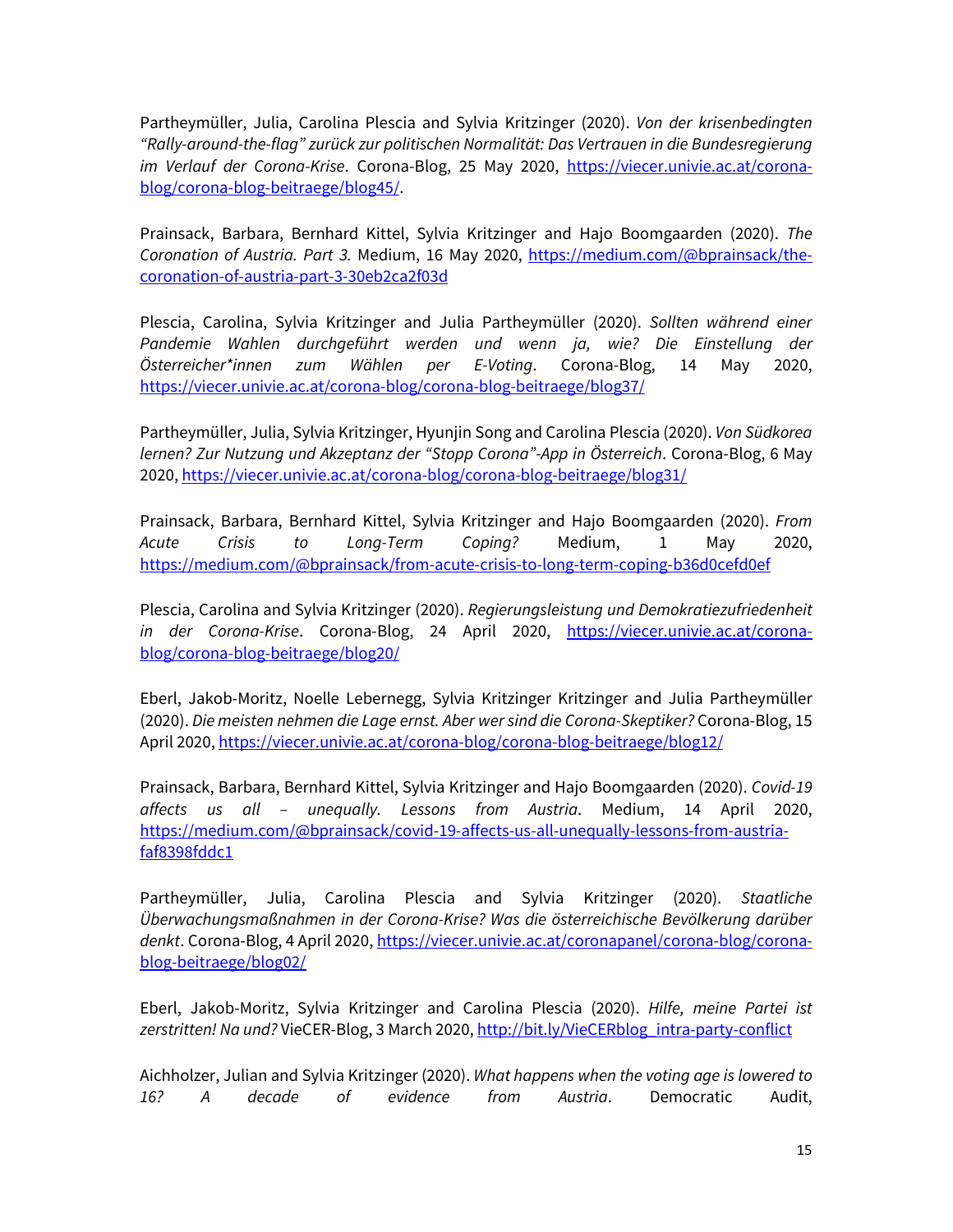[https://www.democraticaudit.com/2020/02/26/what-happens-when-the-voting-age-is](https://www.democraticaudit.com/2020/02/26/what-happens-when-the-voting-age-is-lowered-to-16-a-decade-of-evidence-from-austria/)[lowered-to-16-a-decade-of-evidence-from-austria/](https://www.democraticaudit.com/2020/02/26/what-happens-when-the-voting-age-is-lowered-to-16-a-decade-of-evidence-from-austria/)

Partheymüller, Julia, Carolina Plescia, James Wilhelm and Sylvia Kritzinger (2019). *Let's talk about Europe! Political discussion during the EP 2019 election campaign*. Vienna. ÖGfE Policy Brief, 19'2019[, https://oegfe.at/2019/09/political-discussion-ep-2019/](https://oegfe.at/2019/09/political-discussion-ep-2019/)

Frauen in politischen Führungspositionen: ein Blick über den Tellerrand [together with Katrin Praprotnik],  $VieCER-Blog$ , 25 September 2018, [https://viecer.univie.ac.at/blog/detail/news/frauen-in-politischen-fuehrungspositionen-ein](https://viecer.univie.ac.at/blog/detail/news/frauen-in-politischen-fuehrungspositionen-ein-blick-ueber-den-tellerrand-2/?tx_news_pi1%5Bcontroller%5D=News&tx_news_pi1%5Baction%5D=detail&cHash=c7a854fa94ca7d27f22f1a80d53c0a11)[blick-ueber-den-tellerrand-](https://viecer.univie.ac.at/blog/detail/news/frauen-in-politischen-fuehrungspositionen-ein-blick-ueber-den-tellerrand-2/?tx_news_pi1%5Bcontroller%5D=News&tx_news_pi1%5Baction%5D=detail&cHash=c7a854fa94ca7d27f22f1a80d53c0a11)

[2/?tx\\_news\\_pi1%5Bcontroller%5D=News&tx\\_news\\_pi1%5Baction%5D=detail&cHash=c7a854](https://viecer.univie.ac.at/blog/detail/news/frauen-in-politischen-fuehrungspositionen-ein-blick-ueber-den-tellerrand-2/?tx_news_pi1%5Bcontroller%5D=News&tx_news_pi1%5Baction%5D=detail&cHash=c7a854fa94ca7d27f22f1a80d53c0a11) [fa94ca7d27f22f1a80d53c0a11](https://viecer.univie.ac.at/blog/detail/news/frauen-in-politischen-fuehrungspositionen-ein-blick-ueber-den-tellerrand-2/?tx_news_pi1%5Bcontroller%5D=News&tx_news_pi1%5Baction%5D=detail&cHash=c7a854fa94ca7d27f22f1a80d53c0a11)

Die Qual der Wahl: Dynamiken der Entscheidungsfindung bei der NR-Wahl 2017 [together with Julian Aichholzer], Blog Entry for *Der Standard*, 24 May 2018, [https://derstandard.at/2000080233071/die-Qual-der-WahlDynamiken-der-](https://derstandard.at/2000080233071/die-Qual-der-WahlDynamiken-der-Entscheidungsfindung-bei-der-Nationalratswahl-2017)[Entscheidungsfindung-bei-der-Nationalratswahl-2017](https://derstandard.at/2000080233071/die-Qual-der-WahlDynamiken-der-Entscheidungsfindung-bei-der-Nationalratswahl-2017)

2017 Austrian election: A move to the right [together with Carolina Plescia and Patricia Oberluggauer], Post-election report CISE – Centro Italiano Studi Elettorali, 3 November 2017, <http://cise.luiss.it/cise/2017/11/03/2017-austrian-election-a-move-to-the-right/>

Austria 2017: conflict mobilization in a reconstructing political landscape [together with Carolina Plescia and Patricia Oberluggauer], Pre-election report CISE – Centro Italiano Studi Elettorali, 9 October 2017, [http://cise.luiss.it/cise/2017/10/09/austria-2017-conflict](http://cise.luiss.it/cise/2017/10/09/austria-2017-conflict-mobilization-in-a-reconstructing-political-landscape/)[mobilization-in-a-reconstructing-political-landscape/](http://cise.luiss.it/cise/2017/10/09/austria-2017-conflict-mobilization-in-a-reconstructing-political-landscape/)

[Asking specific targeted questions can overcome misreporting and bring about greater](http://www.democraticaudit.com/?p=6656)  [accuracy in post-election surveys,](http://www.democraticaudit.com/?p=6656) Democratic Audit, 21 July 2014, [http://www.democraticaudit.com/?p=6656.](http://www.democraticaudit.com/?p=6656)

Austria: What contributed to the FPÖ's protest vote?, Policy Network Observatory, 28 May 2014, [http://www.policy-network.net/pno\\_detail.aspx?ID=4654&title=Austria-What](http://www.policy-network.net/pno_detail.aspx?ID=4654&title=Austria-What-contributed-to-the-FP%C3%96s-protest-vote)[contributed-to-the-FP%C3%96s-protest-vote.](http://www.policy-network.net/pno_detail.aspx?ID=4654&title=Austria-What-contributed-to-the-FP%C3%96s-protest-vote)

Austria: nessuno perde e tutti vincono?, CISE special report on the 2014 EP Elections across Europe, 28 May 2014, [http://cise.luiss.it/cise/2014/05/29/austria-nessuno-perde-e-tutti](http://cise.luiss.it/cise/2014/05/29/austria-nessuno-perde-e-tutti-vincono/)[vincono/](http://cise.luiss.it/cise/2014/05/29/austria-nessuno-perde-e-tutti-vincono/) [together with Carolina Plescia].

Ready to Vote? Eine Betrachtung der jüngsten Wählerinnen und Wähler in Österreich, Wien, ÖGfE Policy Brief, 11 (Policy Brief for the Austrian Society of European Politics), [http://www.oegfe.at/cms/index.php?id=143&tx\\_ttnews\[backPid\]=141&tx\\_ttnews\[tt\\_news\]=7](http://www.oegfe.at/cms/index.php?id=143&tx_ttnews%5bbackPid%5d=141&tx_ttnews%5btt_news%5d=734&cHash=3b8d2b59ec) [34&cHash=3b8d2b59ec](http://www.oegfe.at/cms/index.php?id=143&tx_ttnews%5bbackPid%5d=141&tx_ttnews%5btt_news%5d=734&cHash=3b8d2b59ec) and [http://www.euractiv.de/sections/europawahlen-2014/ready](http://www.euractiv.de/sections/europawahlen-2014/ready-vote-eine-betrachtung-der-juengsten-waehler-oesterreich-302323)[vote-eine-betrachtung-der-juengsten-waehler-oesterreich-302323.](http://www.euractiv.de/sections/europawahlen-2014/ready-vote-eine-betrachtung-der-juengsten-waehler-oesterreich-302323)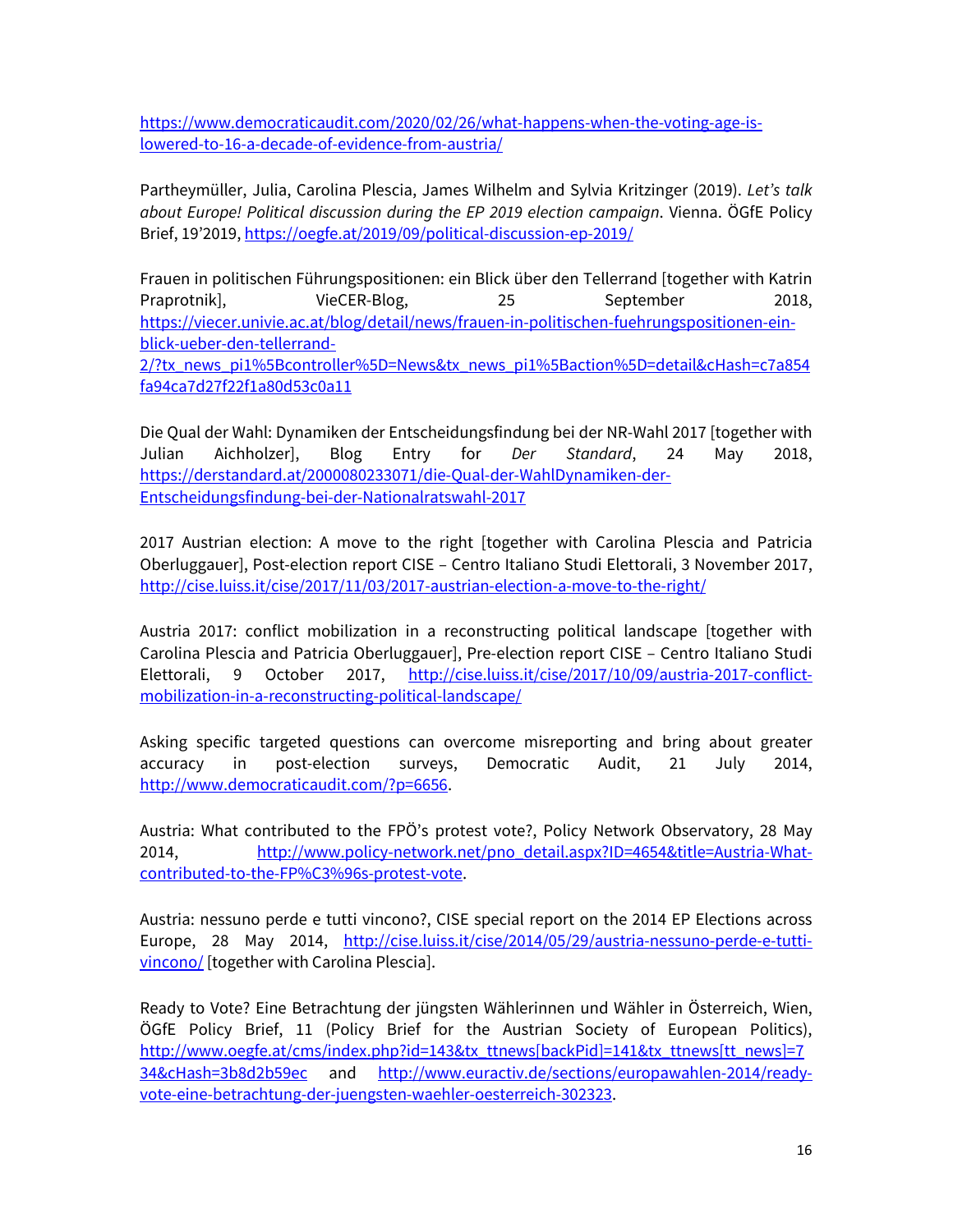The 2013 Austrian Elections: Standing Still Despite Change?, The Monkey Cage, 30 September 2013, [http://www.washingtonpost.com/blogs/monkey-cage/wp/2013/09/30/the-2013](http://www.washingtonpost.com/blogs/monkey-cage/wp/2013/09/30/the-2013-austrian-elections-standing-still-despite-change/) [austrian-elections-standing-still-despite-change/](http://www.washingtonpost.com/blogs/monkey-cage/wp/2013/09/30/the-2013-austrian-elections-standing-still-despite-change/) [together with Eva Zeglovits and Michael Lewis-Beck].

2013 Austrian Parliamentary Elections: Pre-Election Report, The Monkey Cage, 19 September 2013, [http://themonkeycage.org/2013/09/19/2013-austrian-parliamentary-elections-pre](http://themonkeycage.org/2013/09/19/2013-austrian-parliamentary-elections-pre-election-report/)[election-report/](http://themonkeycage.org/2013/09/19/2013-austrian-parliamentary-elections-pre-election-report/) [together with Eva Zeglovits and Michael Lewis-Beck].

Despite turmoil in the Austrian party system, the country might once again be heading for another grand coalition in September's elections, London School of Economics' EUROPP - European Politics and Policy blog, 8 August 2013, http://blogs.lse.ac.uk/euro ppblog/2013/08/08/despite-turmoil-in-the-austrian-party-system-the-country-might-onceagain-beheading-for-another-grand-coalition-in-septembers-elections/.

[New political conflict and the radical right in Austria,](http://www.policy-network.net/pno_detail.aspx?ID=4408&title=New-political-conflict-and-the-radical-right-in-Austria) Policy Network Observatory, 24 May 2013, [http://www.policy-network.net/pno\\_detail.aspx?ID=4408&title=New-political-conflict](http://www.policy-network.net/pno_detail.aspx?ID=4408&title=New-political-conflict-and-the-radical-right-in-Austria)[and-the-radical-right-in-Austria.](http://www.policy-network.net/pno_detail.aspx?ID=4408&title=New-political-conflict-and-the-radical-right-in-Austria)

# *Project Reports*

Kritzinger, Sylvia, Markus Wagner und Josef Glavanovits (2017) *ErstwählerInnen bei der der Nationalratswahl 2017*. Vienna: University of Vienna.

Kritzinger, Sylvia, Eva Zeglovits and Patricia Oberluggauer (2013) *Wählen mit 16 bei der Nationalratswahl 2013*. Vienna: University of Vienna.

Kritzinger, Sylvia, David Johann and Therese Kaiser (2009) *Endbericht: European Parliament Election – Pre-Election Study*. Vienna: University of Vienna.

# *Conference papers*

25.-27.05.2021 'If elections were held during a pandemic, what type of voting would voters prefer?', Paper presentation at the ECPR Joint Sessions, Virtual Meeting [together with Carolina Plescia and Julia Partheymüller].

09.-13.09.2020 'Rally-arond-the-flag: The Corona Crisis and Trust in Government'. Paper presentation at the APSA Conference, Virtual Meeting [together with Martial Foucault, Romain Lachat, Julia Partheymüllerc and Carolina Plescia]

24.-28.08.2020 'Who votes 'None Of The Above'? Explaining a 'None Of The Above' choice in eight countries'. Paper presentation at the ECPR General Conference, Innsbruck, Austria [together with Carolina Plescia and Shane Singh].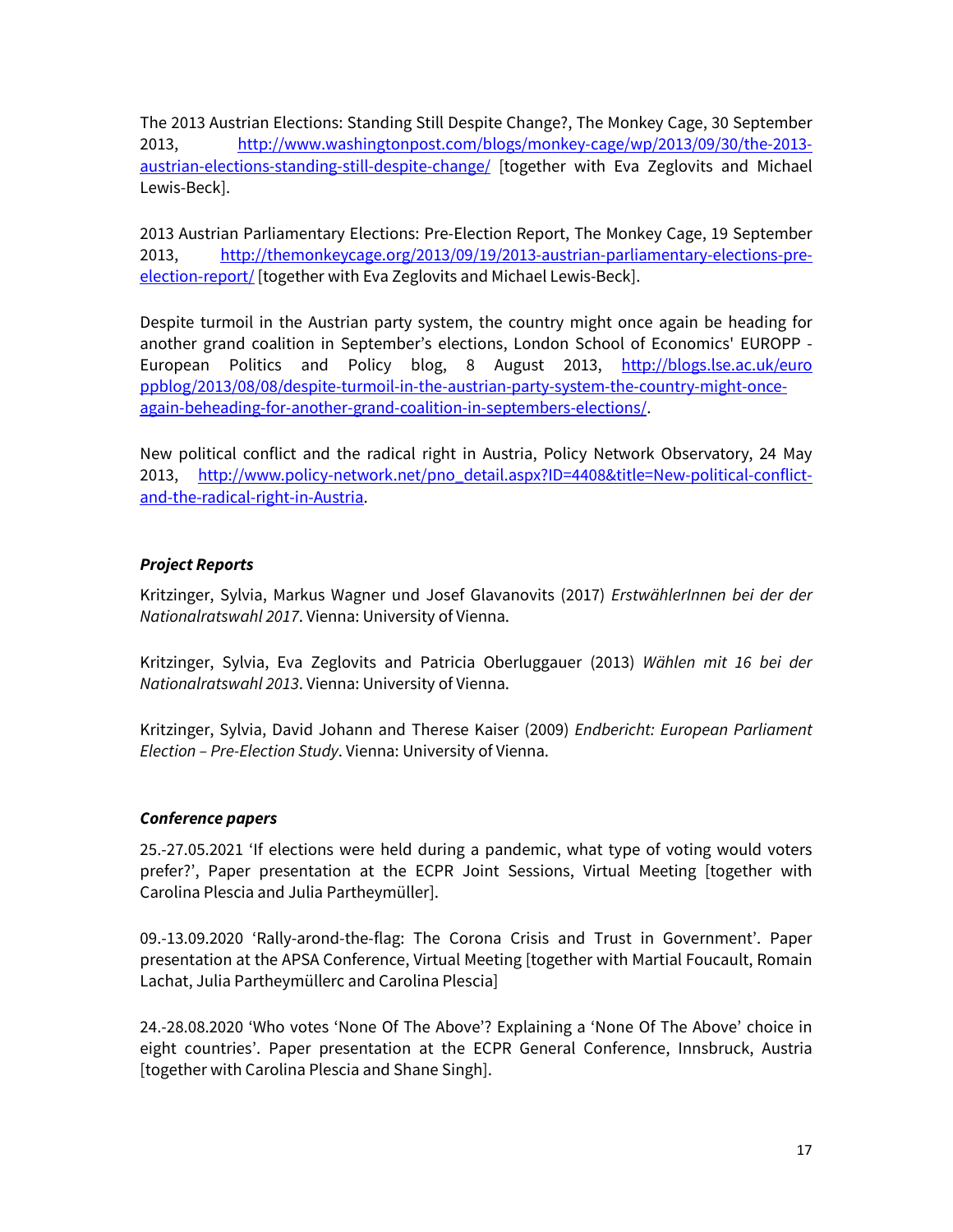04.-07.09.2019 'First-Order Breakthrough or Still Second Order? An assessment of the 2019 EP elections'. Paper presentation at the ECPR General Conference, Wroclaw, Poland [together with Carolina Plescia and James Wilhelm].

17.05.2019 'Parallel realities: What do citizens evaluate when the evaluate the government'. Paper presentation at the AUTNES Workshop, Vienna, Austria [together with Carolina Plescia and Jae-Jae Spoon].

29.11.2017 'Putting turnout at voting age 16 in context'. Paper presentation at the ÖGPW General Conference, Graz, Austria [together with Julian Aichholzer and Eva Zeglovits].

07.-08.09.2017 'Improving recall of past political behavior: results from a question-wording experiment'. Paper presentation at the ECPR General Conference, Oslo, Norway [together with Carolina Plescia and Markus Wagner].

22.-24.06.2017 'Intra-coalition and intra-party conflict, and retrospective evaluations'. Paper presentation at the EPSA-conference, Milan, Italy [together with Carolina Plescia].

22.-24.06.2017 'Flawed elections and young voters' trust in democracy: The Austrian presidential election 2016'. Paper presentation at the EPSA-conference, Milan, Italy [together with Jakob-Moritz Eberl, Konstantin Glinitzer, Veronika Heider and Markus Wagner].

18.-19.05.2017 'The Multidimensionality of Citizens' National Identity and Support for the European Union', Paper presentation at the Conference 'Rejected Europe. Beloved Europe. Cleavage Europe?, EUI, Florence, Italy [together with Julian Aichholzer and Carolina Plescia] [presentation also at the Workshop 'Parties in a Globalised World: Challenges and Responses in the Internet Age', Fudan University, Shanghai, China, 27.-28.05.2017]

18.11.2016 'Credit or Debit? The Effect of Issue Ownership on Retrospective Economic Voting', Paper presentation at the Workshop 'Elections After the Great Recession', Dublin, Ireland [together with Carolina Plescia].

07.-10.09.2016 'Issue Voting amongst the youngest cohort of voters: Evidence from Austria'. Paper presentation at the ECPR General Conference, Prague, Czech Republic [together with Patricia Oberluggauer].

22.06.2016 'Need for Support or Economic Competition? Measuring Implicit Attitudes towards Immigrants in Surveys'. Paper presentation at the PSA Political Methodology Group Conference, London, UK [together with David Johann and Kathrin Thomas].

07.-10.04.2016 'Who Reacts? Performance Voting and Individual Heterogeneity'. Paper presentation at the MPSA Conference, Chicago, USA [together with Carolina Plescia].

26.-29.08.2015 'Electoral Accountability: a Matter of Government Status?'. Paper presentation at the ECPR General Conference, Montreal, Canada [together with Carolina Plescia].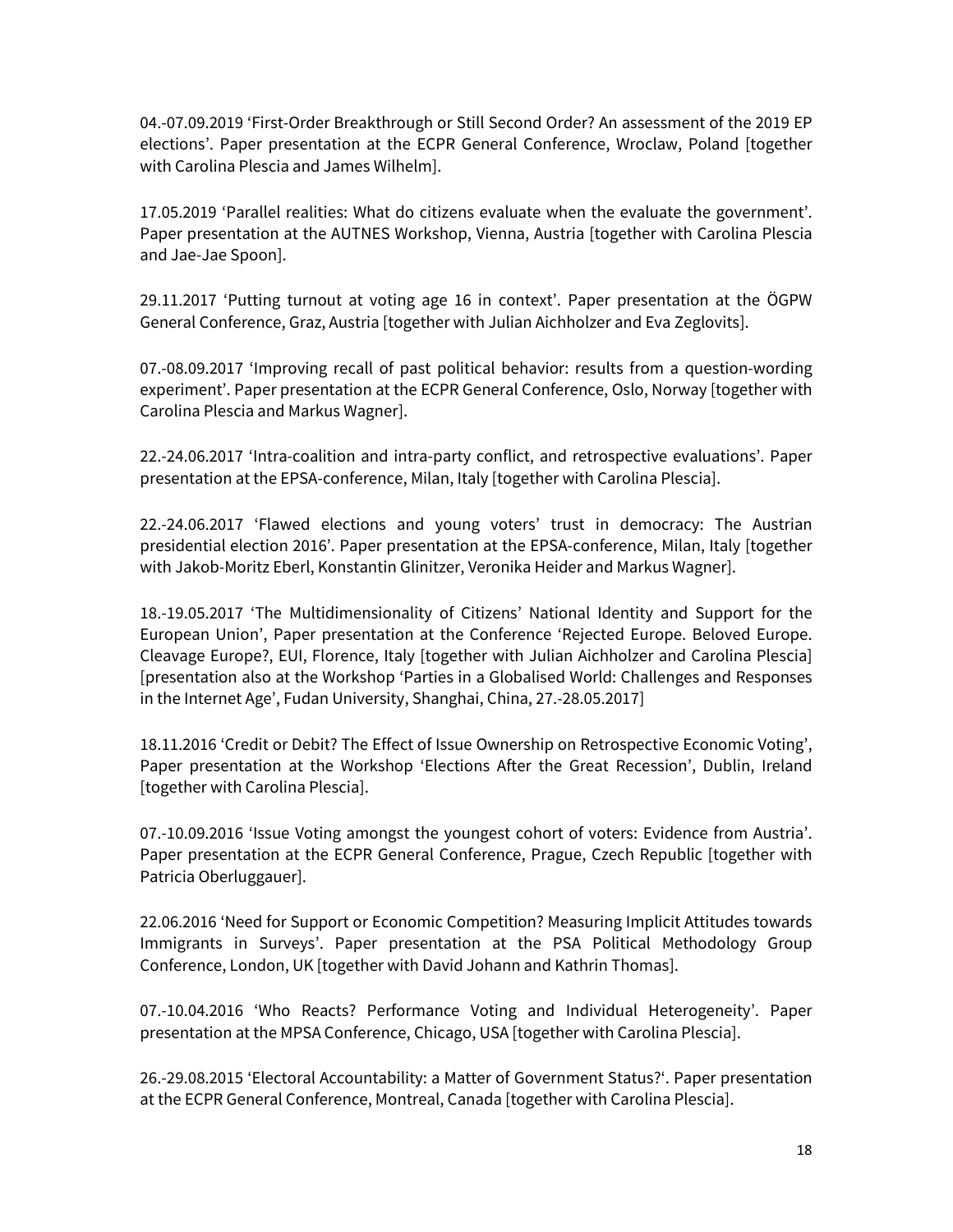24.06.2015 'Effekte der Medien- und Parteikommunikation auf Änderungen der Wahlabsicht während des Wahlkampfs'. Paper presentation at the Conference of the Research Group 'Communication, Media, Politics' of the University of Koblenz/Landau, Mainz, Germany.

14.-15.05.2015 ''Types of electoral accountability and electoral behavior'. Paper presentation at the EUI-Workshop 'Beyond the Democratic Deficit: Political Representation & Differential Policy Responsiveness in the European Union', Florence, Italy [together with Carolina Plescia].

07.-08.05.2015 'Implicit attitudes and inconsistent issue voting: the example of the radical right vote'. Paper presentation at the Workshop on Experimental Political Science, Gothenburg, Sweden [together with David Johann and Colin Smith]

30.03.-02.04.2015 'Types of electoral accountability and electoral behavior'. Paper presentation at the ECPR Joint Session, Warsaw, Poland [together with Carolina Plescia].

19.-20.03.2015 'Internal consistency in survey questions about coalitions using split-half methods'. Presentation at the Electoral Studies Meeting (GLES-AUTNES-selects), Mannheim, Germany [together with Carolina Plescia].

12.-13.03.2015 'Testing the  $2<sup>nd</sup>$  order election paradigm'. Paper presentation at the Access Europe Workshop 'The European Election 2014', Amsterdam, the Netherlands [together with Hajo G. Boomgaarden and David Johann].

03.-06.09.2014 'ICT Revisited: Social Desirability Bias and Electoral Behaviour'. Paper presentation at the ECPR General Conference, Glasgow, UK [together with Kathrin Thomas, David Johann, Carolina Plescia and Eva Zeglovits].

19.-24.07.2014 'Media and Party Communication Effects on Intra-Campaign Vote Switching'. Paper presentation at the IPSA World Congress of Political Science, Montreal, Canada [together with David Johann, Katharina Kleinen-von Königslow and Kathrin Thomas].

05.-07.09.2013 'The influence of news media stories on public EU support: story and actor evaluation as driving forces'. Paper presentation at the ECPR General Conference, Bordeaux, France [together with Hajo G. Boomgaarden].

12.-16.03.2013 'Information, Party Placement and Electoral Competition'. Paper presentation at the ECPR Joint Sessions, Mainz, Germany [together with Susan Banducci and Heiko Giebler].

09.07.2012 'In the Long-run to the Short-term. Explanations of voting behaviour shifting from social to the political context'. Paper presentation at the IPSA conference, Madrid, Spain [together with Johanna Willmann, Andre Freire and José Santana-Pereira].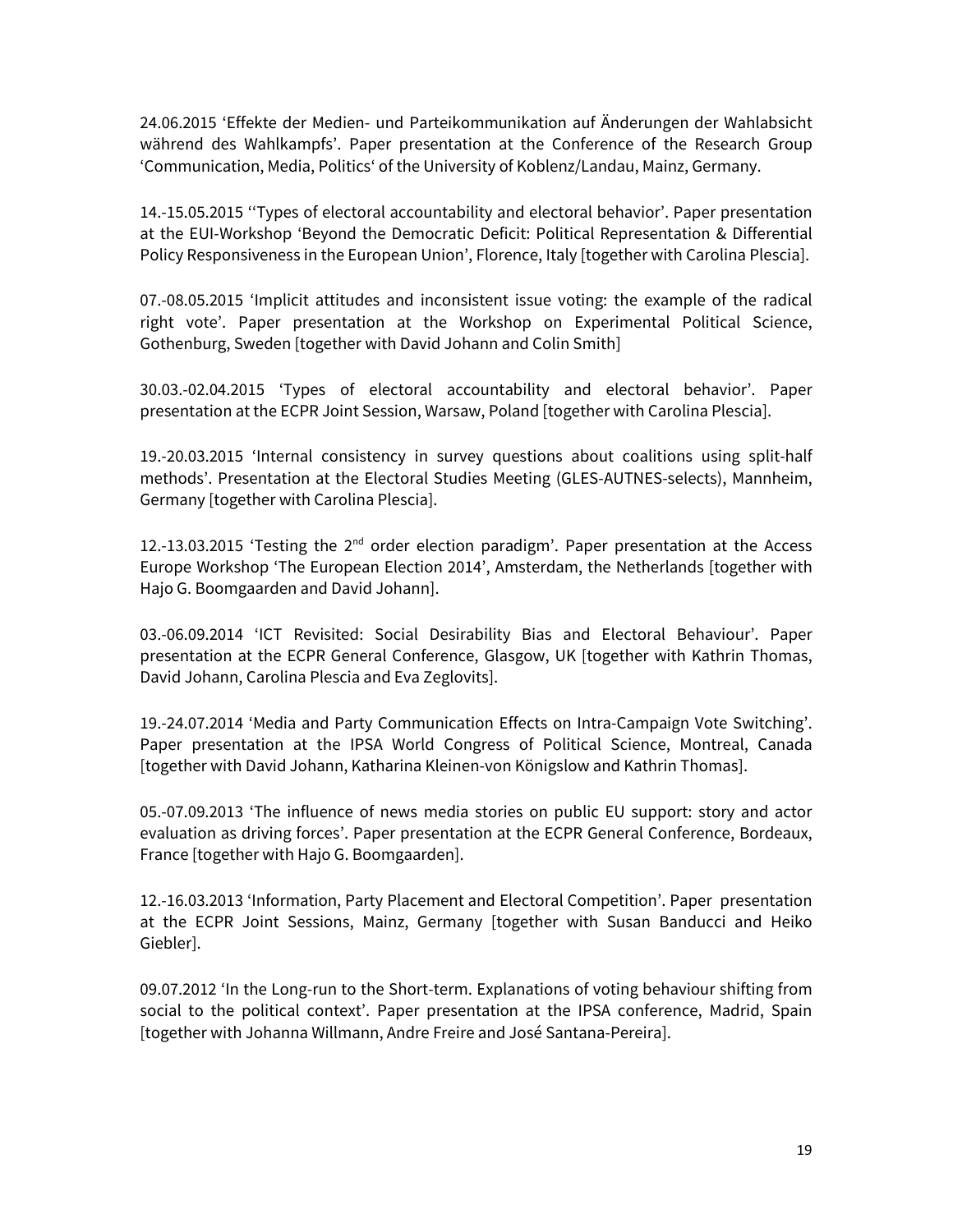19.-21.05.2012 'Reducing overreporting of voter turnout in seven European countries – results from a survey experiment.' Paper presentation at the AAPOR conference, Orlando/Florida, USA [with Steve Schwarzer and Eva Zeglovits].

02.03.2012 'In the Long-run to the Short-term – and back? Explanations of voting behavior shifting from social to the political context.' Paper Presentation at COST-True European Voter meeting, Catania, Italy [together with Johanna Willmann, Andre Freire, José Santana-Pereira].

02.12.2011 'How are They Different? Comparing Supporters of the Radical Right and Mainstream Parties in Austria.' Paper Presentation at the OEGPW conference 'Austrian Political Science Day', Salzburg, Austria [together with Julian Aichholzer, Markus Wagner and Eva Zeglovits].

02.12.2011 'Religion und Wahlverhalten in Österreich.' Paper Presentation at the OEGPW conference 'Austrian Political Science Day', Salzburg, Austria [together with Julian Aichholzer, Dvaid Johann and Christian Glantschnigg].

18.-22.07.2011 'Reducing Overreporting in the Voter Turnout Question', Paper Presentation at the Fourth Conference of the European Survey Research Association, Lausanne, Switzerland [together with Eva Zeglovits].

31.03.-02.04.2011 'Explaining Individual and Regional Differences in Attitudes towards Multiculturalism', Paper Presentation at the Annual Meeting of the Midwest Political Science Association (MPSA), Chicago, Illinois [together with Martin Ejnar Hansen].

13.-14.02.2011 'Regional Differences in Congruence between Voter and Government', Paper Presentation at the 3-Länder-Tagung, Basel/Switzerland.

12.09.2010 'Voters' dimensionality of political issues space in 15 countries', Presentation at the EPOP Conference (Elections, Public Opinion and Parties Annual Conference) 2010, Essex, UK.

22.-25.04.2010 'Meaningful Choices? Voter perceptions of party positions in European Elections', Paper Presentation at the Annual Meeting of the Midwest Political Science Association (MPSA), Chicago, Illinois [together with Gail McElroy].

22.-27.03.2010 'Issue voting behaviour in Austria: de-alignment or re-alignment?', Paper Presentation at the ECPR Joint Sessions, Münster, Germany

07.12.2007 'The Demography of Growing European Identity', Presentation at Amours et Désamours entre Européens "Pour une sociologie politique des sentiments dans l'intégration européenne. 2ème Colloque international de la Section d'études européennes (See) de l'Association française de science politique (Afsp)", Grenoble, France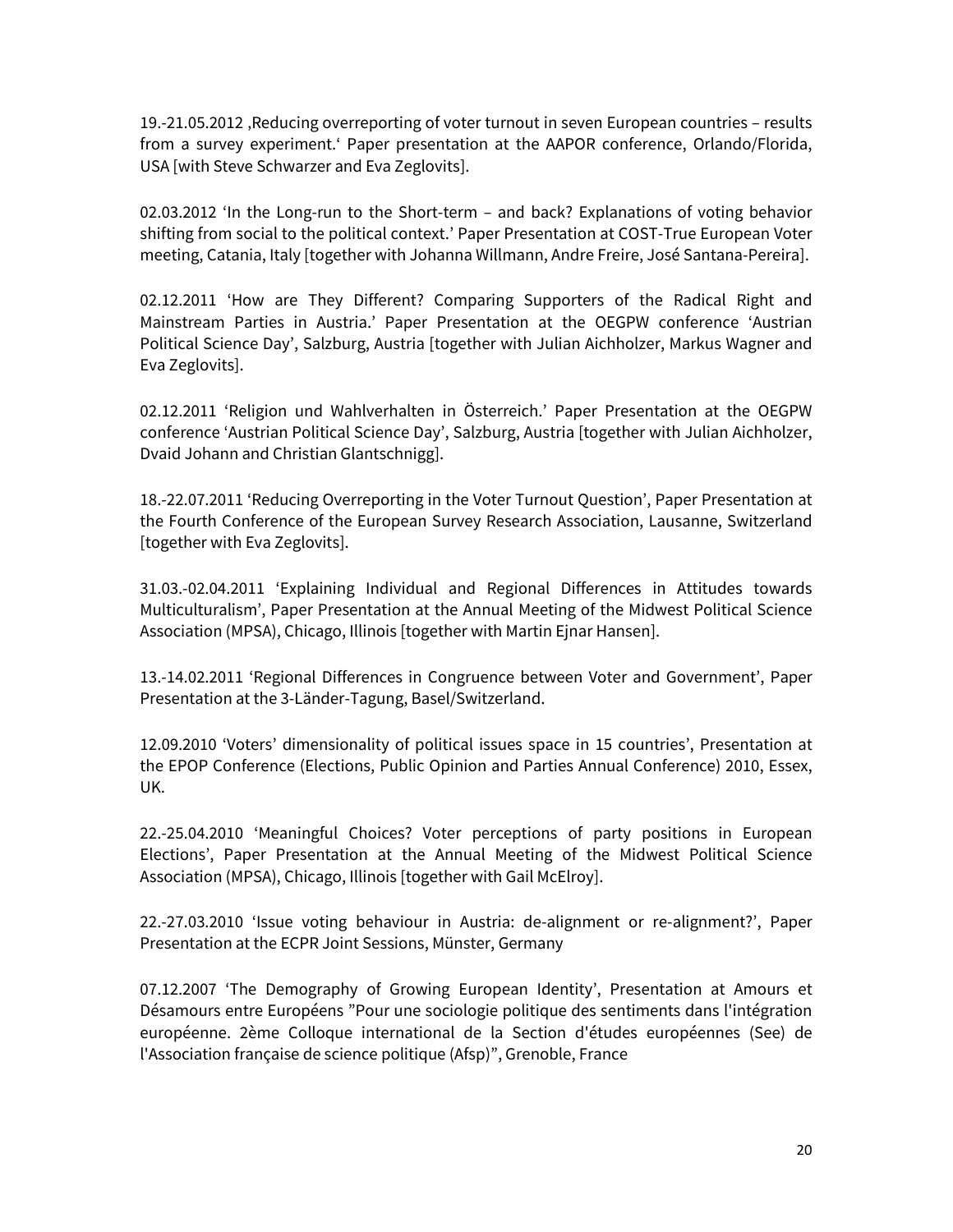08.09.2007 'Europeanisation impact on democratic representation? A theoretical approach, Presentation at the ECPR General Conference 2007, Pisa, Italy.

07.09.2007 'Changes in the Political Space: Developments in Parties' Policy Positions due to European Integration', Presentation at the ECPR General Conference 2007, Pisa, Italy, Panel on 'The transformation of political cleavages and of the political space in Western Europe'.

18.05.2007 'Europeanisation in Austria: the impact of EU-membership on parties and interest groups', Paper Presentation at EUSA-Conference, Montreal.

28.-29.09.2006 'Methodenkonflikt oder Methodenpluralismus? Policy-Forschung auf dem Prüfstand', Paper Presentation at DVPW-Conference, Münster, Ad-hoc-Gruppe 'Die Zukunft der Policy-Forschung'.

25.-30.04.2006 'Europeanisation impact on democratic representation? A theoretical approach', Paper Presentation at ECPR-Joint Sessions, Nicosia, Panel on 'Interest Politics in Postcommunist Democracies'.

14.-19.04.2005 'Dreams of Democratisation? The European Union and the Barcelona Process' Paper Presentation at ECPR-Joint Sessions, Granada, Panel on 'Post-Cold War Democratization in the Muslim World: Domestic, Regional and Global Trends'.

02.-05.09.2004: 'Continuities and Changes in Attitudes Towards Europe within the Italian Political Parties: an Examination of Parties' manifestos', Paper Presentation at 100th APSAconference, Chicago, Panel on 'The Europeanization of the Italian political system: politics and policy' .

24.-26.06.2004: 'European Identity Building under the Perspective of Efficiency. A Multiple Identity Approach', Paper Presentation at 2nd Pan-European Conference on EU Politics, Bologna, Panel on 'European Identity'.

14.-18.04.2004: 'Party Leadership and Party Cohesion: Determining Factors for "Government Participation" and Incumbency Success', Paper Presentation at ECPR-Joint Sessions, Uppsala, Panel on 'Effects of Incumbency on Organization of Radical Rightwing Parties'.

# *Working Papers*

Discussions about the European Union among its Citizens, Reconnect Deliverable, January 2021 [with Julia Partheymüller, Carolina Plescia, Tanja Schüberl and James Wilhelm] [\(https://reconnect-europe.eu/wp-content/uploads/2021/01/D9.1.pdf\)](https://reconnect-europe.eu/wp-content/uploads/2021/01/D9.1.pdf).

The European Union and Morocco. Security through authoritarianism?, IHS Political Science Series 110. Vienna: Institute for Advanced Studies, June 2006 [with Francesco Cavatorta and Raj S. Chari]. (http://www.ihs.ac.at/index.php3?id=450)